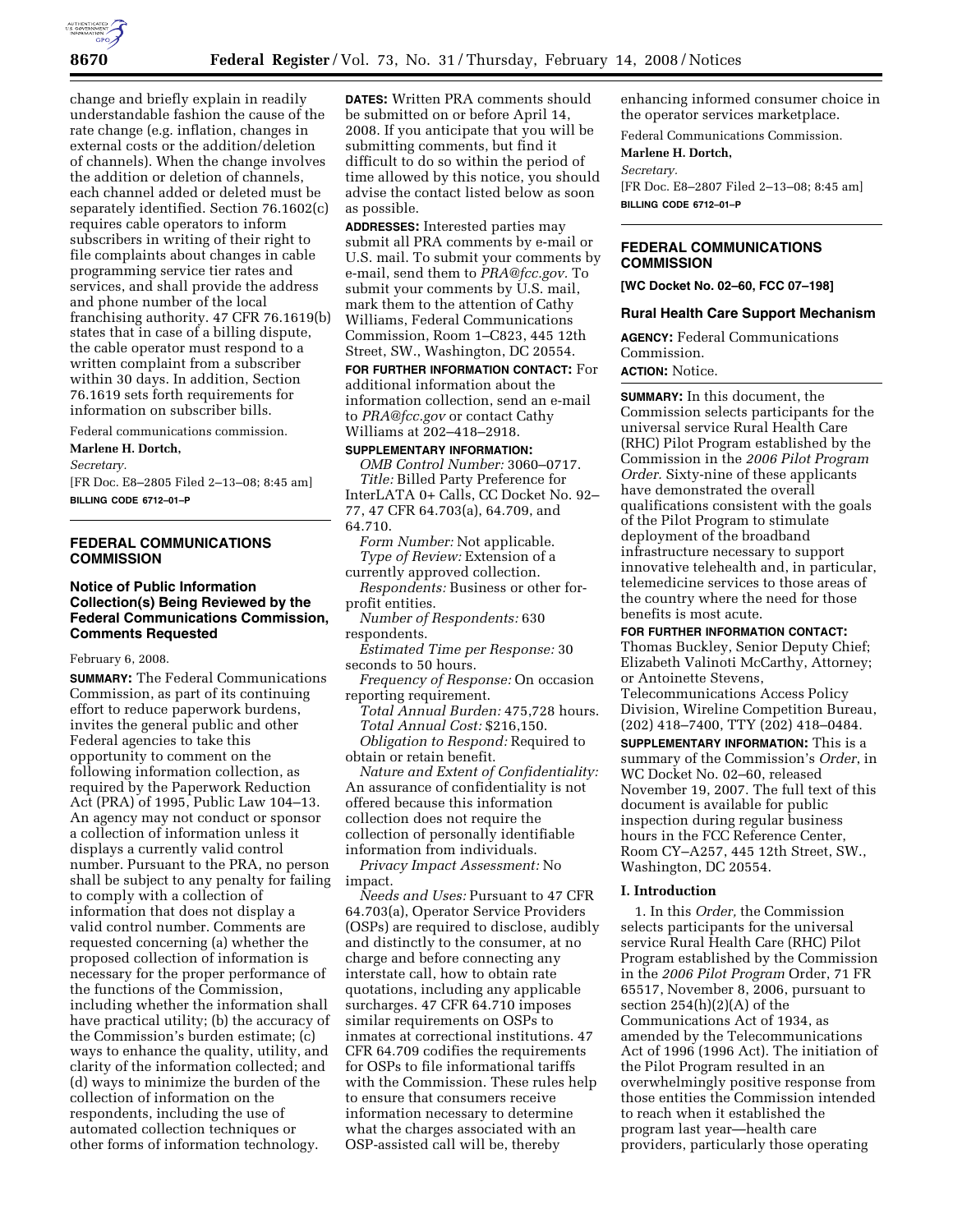in rural areas. Exceeding even the Commission's own high expectations, the Commission received 81 applications representing approximately 6,800 health care facilities from 43 states and three United States territories. Sixty-nine of these applicants have demonstrated the overall qualifications consistent with the goals of the Pilot Program to stimulate deployment of the broadband infrastructure necessary to support innovative telehealth and, in particular, telemedicine services to those areas of the country where the need for those benefits is most acute.

2. Accordingly, selected participants will be eligible for universal service funding to support up to 85 percent of the costs associated with the construction of state or regional broadband health care networks and with the advanced telecommunications and information services provided over those networks. In addition, because of the large number of selected participants, the Commission modifies the Pilot Program so that selected participants may be eligible for funding for the appropriate share of their eligible two-year Pilot Program costs over a three-year period beginning in Funding Year 2007 and ending in Funding Year 2009. By spreading the two-year costs over a three-year commitment period, the Commission is able to increase the available support for selected participants from the amount established in the *2006 Pilot Program Order* to approximately \$139 million in each funding year of the three-year Pilot Program. This will ensure that all qualifying applicants are able to participate in the Pilot Program and yet do so in an economically reasonable and fiscally responsible manner, well below the \$400 million annual cap, and enable selected participants to have sufficient available support to achieve the goals and objectives demonstrated in their applications. For the reasons discussed below, the Commission also denies 12 applicants from participating in the Pilot Program because these applicants have not demonstrated they satisfy the overall criteria, principles, and objectives of the *2006 Pilot Program Order.* 

3. In light of the many applications the Commission received seeking funding and the wide range of network and related components for which support is sought, the Commission further clarifies the facilities and services that are eligible and ineligible for support to ensure that the Pilot Program operates to facilitate the goals set forth in the *2006 Pilot Program Order.* For example, the Commission clarifies that eligible costs include the

non-recurring costs for design, engineering, materials, and construction of fiber facilities and other broadband infrastructure; the non-recurring costs of engineering, furnishing, and installing network equipment; and the recurring and non-recurring costs of operating and maintaining the constructed network. The Commission also clarifies that ineligible costs include those costs not directly associated with network design, deployment, operations, and maintenance.

4. The Commission provides specific guidance to the selected participants regarding how to submit existing FCC Forms to the universal service Fund Administrator, the Universal Service Administrative Company (USAC). For example, selected participants, in order to receive universal service support, must submit with the required FCC Forms detailed network cost worksheets concerning their proposed network costs, certifications demonstrating universal service support will be used for its intended purposes, and letters of agency from each participating health care provider. In order to receive reimbursement, selected applicants must also submit, consistent with existing processes and requirements, detailed invoices showing actual incurred costs of project build-out and, if applicable, network design studies. The Commission also requires that selected participants' network buildouts be completed within five years of receiving an initial funding commitment letter (FCL). As discussed below, selected participants that fail to comply with the terms of this Order and with the USAC administrative processes will be prohibited from receiving support under the Pilot Program. The Commission also sets forth data reporting requirements for selected participants where participants must submit to USAC and to the Commission quarterly reports containing data on network build-out and use of Pilot Program funds. This information will inform the Commission of the costeffectiveness and efficacy of the different state and regional networks funded by the Pilot Program and of whether support is being used in a manner consistent with section 254 of the 1996 Act, and the Commission's rules and orders.

5. The Commission also addresses various requests for waivers of Commission rules filed by applicants concerning participation in the Pilot Program. Among other things, the Commission denies waiver requests of the Commission's rule requiring that Pilot Program selected participants competitively bid their proposed

network projects. In doing so, the Commission reaffirms that the competitive bidding process is an important safeguard for ensuring universal service funds are used wisely and efficiently by requiring the most cost effective service providers be selected by Pilot Program participants.

6. In addition, the Commission establishes an audit and oversight mechanism for the Pilot Program to guard against waste, fraud, and abuse, and to ensure that funds disbursed through the Pilot Program are used for appropriate purposes. In particular, each Pilot Program participant and service provider shall be subject to audit by the Commission's Office of Inspector General (OIG) and, if necessary, investigated by the OIG to determine compliance with the Pilot Program, Commission rules and orders, and section 254 of the 1996 Act. As discussed in greater detail below, because audits or investigations may provide information showing that a beneficiary or service provider failed to comply with the statute or Commission rules and orders, such proceedings can reveal instances in which Pilot Program disbursement awards the Commission improperly distributed or used in a manner inconsistent with the Pilot Program. To the extent the Commission finds funds were not used properly, USAC or the Commission may recover such funds and the Commission may assess forfeitures or pursue other recourse.

7. Finally, selected participants shall coordinate the use of their health care networks with the Department of Health and Human Services (HHS) and, in particular, with its Centers for Disease Control and Prevention (CDC) in instances of national, regional, or local public health emergencies (*e.g.*, pandemics, bioterrorism). In such instances, where feasible, selected participants shall provide access to their supported networks to HHS, including CDC, and other public health officials. Similarly selected participants shall use Pilot Program funding in ways that are consistent with HHS' health information technology (IT) initiatives that ''provide leadership for the development and nationwide implementation of an interoperable health information technology infrastructure to improve the quality and efficiency of health care.'' Accordingly, where feasible, selected participants, as part of their Pilot Program network build-out projects shall: (1) Use health IT systems and products that meet interoperability standards recognized by the HHS Secretary; (2) use health IT products certified by the Certification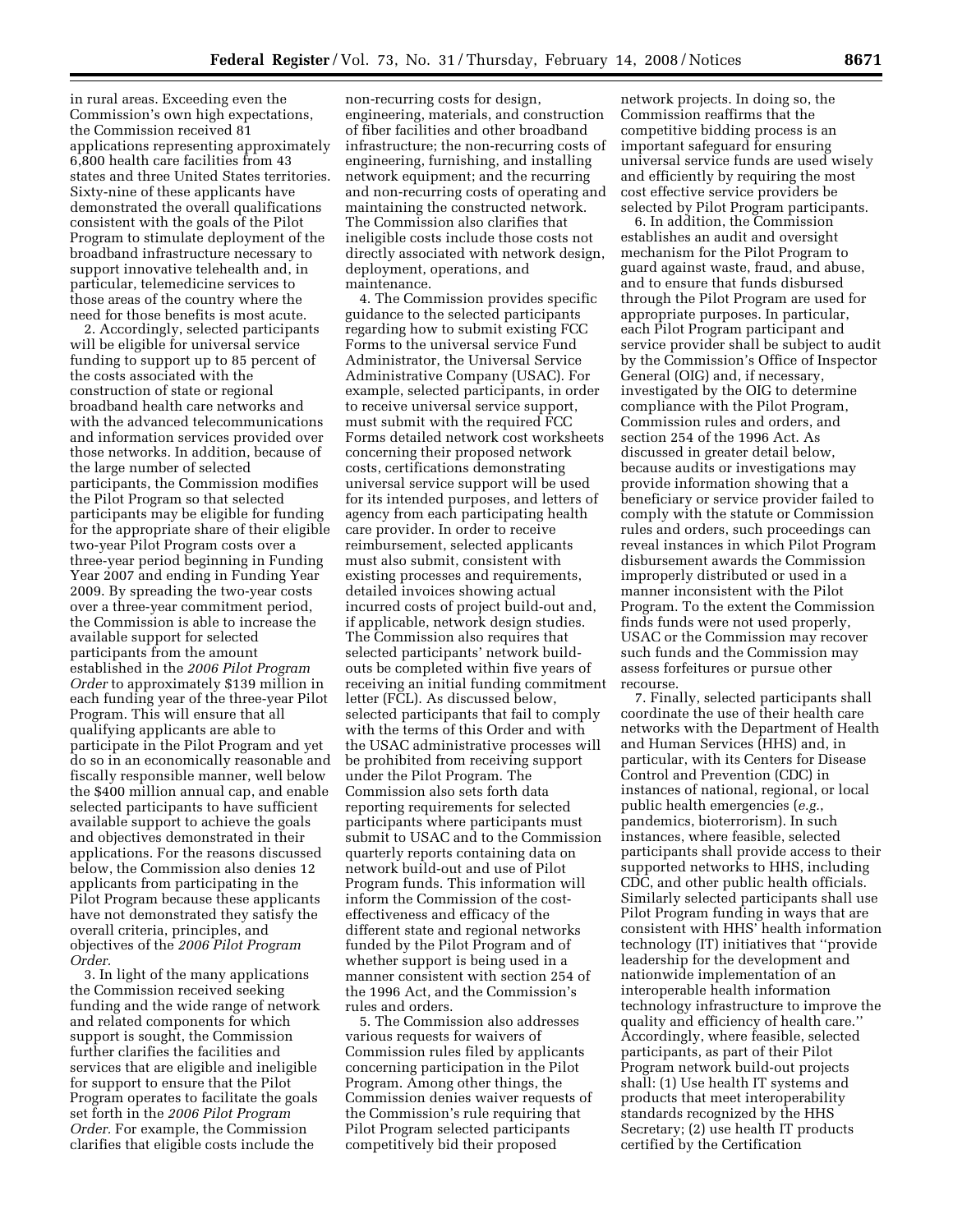Commission for Healthcare Information Technology; (3) support the Nationwide Health Information Network (NHIN) architecture by coordinating their activities with the organizations performing NHIN trial implementations; (4) use resources available at HHS's Agency for Healthcare Research and Quality (AHRQ) National Resource Center for Health Information Technology; (5) educate themselves concerning the Pandemic and All Hazards Preparedness Act and coordinate with the HHS Assistant Secretary for Public Response as a resource for telehealth inventory and for the implementation of other preparedness and response initiatives; and (6) use resources available through CDC's Public Health Information Network (PHIN) to facilitate interoperability with public health organizations and networks.

#### **II. Discussion**

8. The *2006 Pilot Program Order*  generated overwhelming interest from the health care community. The Commission received 81 applications representing approximately 6,800 health care providers. Of these, 69 applications covering 42 states and three United States territories demonstrate the overall qualifications consistent with the goals, objectives, and other criteria outlined in the *2006 Pilot Program Order* necessary to advance telehealth and telemedicine in their areas by: Describing strategies for aggregating the specific needs of health care providers within a state or region, including providers serving rural areas; providing strategies for leveraging existing technology to adopt the most efficient and cost effective means of connecting those providers; describing previous experience in developing and managing telemedicine programs; and detailing project management plans. Rather than limit participation to a select few among the 69 qualified applicants, the Commission finds that it would be in the best interests of the Pilot Program, and appropriate as a matter of universal service policy, to accommodate as many of these qualified applicants as possible. Moreover, having more participants will enable the Commission to collect more data and thus enhance the Commission's ability to critically evaluate the Pilot Program. To accommodate the 69 qualified applicants in an economically reasonable and fiscally responsible manner, including remaining well within the existing \$400 million annual RHC program cap, the Commission modifies the Pilot Program to spread funding equally over a three-year period. Specifically, total available

support for Year One of the Pilot Program (FY 2007 of the existing RHC Program), Year Two (FY 2008 of the existing RHC Program), and Year Three (FY 2009 of the existing RHC Program) of the Pilot Program will be approximately \$139 million per funding year. With this modification, the Commission is thus able to select all of the 69 qualified applicants as eligible to participate in the Pilot Program. Finally, selected participants shall work with HHS and, in particular, CDC, to make the health care networks funded by the Pilot Program available for use in instances of nationwide, regional, or local public health emergencies (e.g., pandemics, bioterrorism). Selected participants shall also use funding in a manner consistent with HHS's health IT initiatives.

## *A. Overview of Applicants*

9. Consistent with the Commission's goal in the *2006 Pilot Program Order* to learn from the health care community through the design of a bottom-up application process, selected participants proffered a wide array of proposals to construct new health care networks or to upgrade existing networks and network components in an efficient manner. The selected proposals range from small-scale, local networks to large-scale, statewide or multi-state networks. Examples of applicants proposing small-scale networks include Mountain States Health Alliance which seeks \$54,400 to connect two rural Virginia hospitals to an existing network consisting of 11 Tennessee hospitals. Rural Healthcare Consortium of Alabama seeks \$232,756 to connect four critical access hospitals in rural Alabama to enable teleradiology, lab information systems, video conferencing, and secure networking with academic medical centers and universities.

10. Other applicants propose networks much larger in scope. For instance, Tennessee Telehealth Network (TTN) seeks approximately \$7.8 million to expand upon the existing Tennessee Information Infrastructure, a preexisting broadband network serving state, local, and educational agencies in Tennessee. Upon completion of the project, TTN's network will reach more than 440 additional health care providers throughout the state enabling it to bring the benefits of innovative telehealth, such as access to specialists in urban areas, to rural sites. In addition, certain applicants plan to connect multi-state networks, such as New England Telehealth Consortium (NETC) which seeks approximately \$25 million to connect 555 sites in Vermont,

New Hampshire, and Maine to the Northern Crossroads network, enabling connectivity to hospitals and universities throughout New England, including Rhode Island, Massachusetts, and Connecticut. NETC's resulting network would facilitate expansive telemedicine benefits, including remote trauma consultations, throughout the multi-state region.

11. Numerous applicants also demonstrate the serious need to deploy broadband networks for telehealth and telemedicine services to the rural areas of the nation where the needs for these services are most acute. For example, Pacific Broadband Telehealth Demonstration Project seeks to connect Hawaii and 11 Pacific Islands to one broadband network in the region where transportation costs are extremely high and health care specialists are concentrated mainly in the region's urban centers such as Honolulu.

12. Similarly, Health Care Research & Education Network convincingly demonstrates its state's need for expanded telemedicine services: North Dakota is an extremely rural state where 42 of its 53 counties include 30 percent or more residents living at or below 200 percent of the Federal Poverty Level. Part or all of 83 percent of North Dakota's counties are designated as Health Professional Shortage Areas, and 94 percent are designated as mental health shortage areas. To help alleviate these hardships, the University seeks to construct a high-speed data network to connect, via the existing state fiber network, Stagenet, its medical school's four main campus sites and clinical medical sites to five rural North Dakota health care facilities. Doing so will allow for research which would greatly accelerate the ability to bring contemporary treatment options to rural areas.

13. The Wyoming Telehealth Network also demonstrates the need for broadband infrastructure for health care use. In its application, it explains that Wyoming is an extremely low populous and rural state, suffering from a severe shortage of health care providers. Wyoming ranks 45th in physicians per 100,000 people, and have only 18 psychiatrists, four certified psychological practitioners, and two school psychologists statewide. Wyoming Telehealth Network's proposed network will extend the reach of health care professionals by linking the entire state's 72 hospitals, community mental health centers, and substance abuse centers, which will enable these facilities to transmit data to one another and videoconference. As these and other applications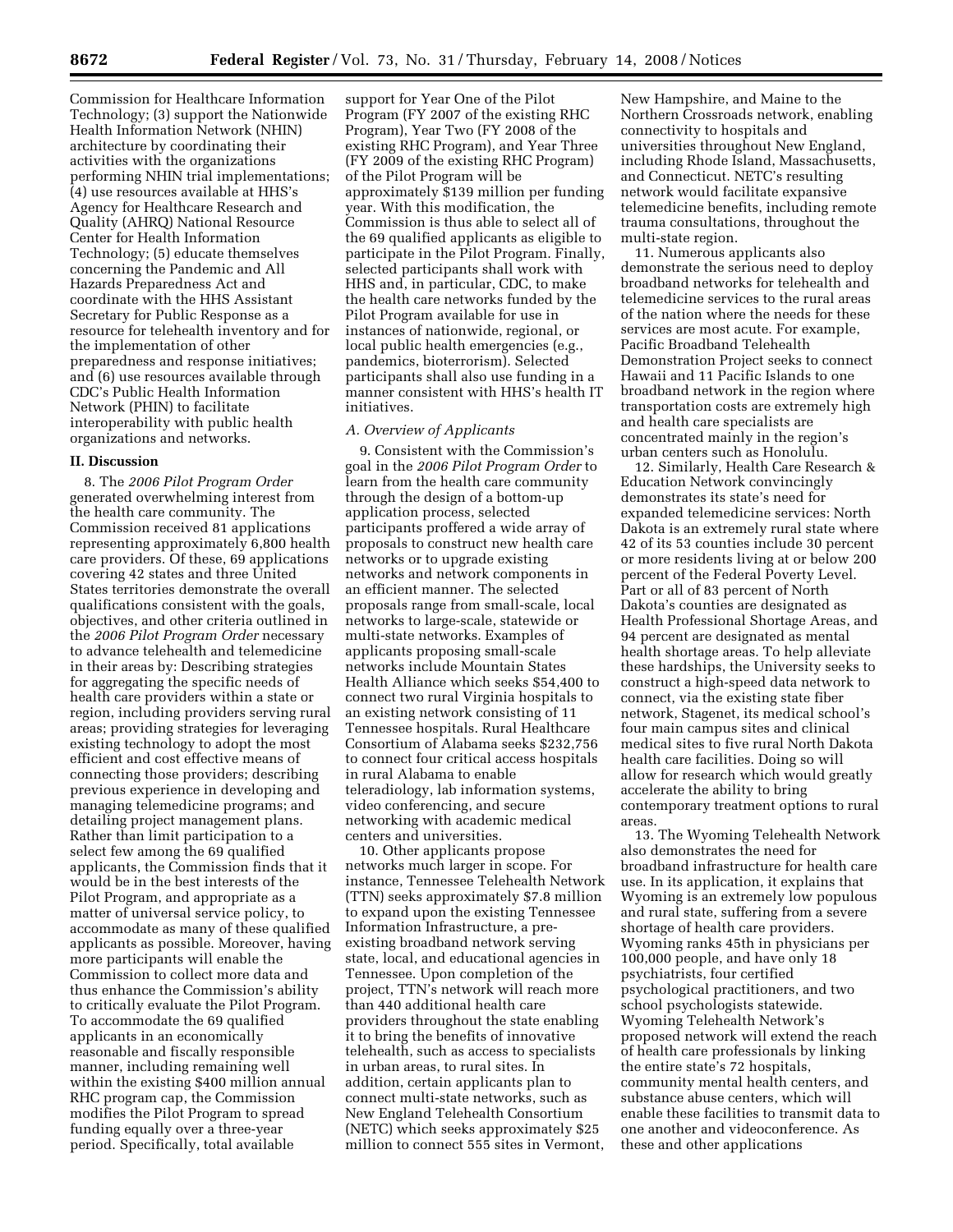demonstrate, health care providers in rural areas need access to broadband facilities for telehealth and telemedicine services to be available in rural areas.

14. Some applicants request Pilot Program funding to support build-out to tribal lands. For example, Tohono O'odham Nation Department of Information Technology (Nation) seeks funding to connect three of the Nation's remote health care facilities to Internet2 and to Arizona health care providers with existing networks to facilitate implementation of a comprehensive telemedicine program for the Tohono O'odham Nation that will enable the Nation to connect into a nationwide backbone of networks. The Nation's planned dedicated broadband network will result in a comprehensive health care delivery system that reaches even its most remote geographic areas—a particularly important goal considering the Nation's extremely limited public transportation system.

15. The Commission finds that the selected participants demonstrate a viable strategy for effective utilization of Pilot Program support consistent with the principles established in the *2006 Pilot Program Order,* and sufficiently set forth how their networks will meet the detailed Pilot Program criteria set forth in the *2006 Pilot Program Order.* As discussed in detail below, while the Commission finds that the selected applications overall satisfy the criteria set forth in the *2006 Pilot Program Order,* many applicants must submit additional information to USAC to ensure that fund commitments and disbursements will be consistent with section 254 of the 1996 Act, this Order, and the Commission's rules and orders.

# *B. Scope of Pilot Program and Selected Participants*

16. In the *2006 Pilot Program Order,*  the Commission stated, ''[o]nce we have determined funding needs of the existing program, the Commission will fund the Pilot Program in an amount that does not exceed the difference between the amount committed under our existing program for the current year and \$100 million.'' The Commission estimated that approximately \$55–60 million would be available for the Pilot Program, based on its past experience and estimates of funding requests received under the existing program for Funding Year 2006. In the *2006 Pilot Program Order,* the Commission also established the Pilot Program as a twoyear program.

17. *Funding Cap.* In light of the overwhelming need for the Pilot Program funding to build-out dedicated health care network capacity to support

telehealth and telemedicine, the Commission increases the funding cap amount from that set in the *2006 Pilot Program Order* to approximately \$139 million for each year of the Pilot Program. The Commission finds this modification necessary to enable the 69 qualified applicants to implement their plans to the fullest extent possible. In particular, the Commission believes this increased amount of Pilot Program funding will enable participants to fully realize the benefits to telehealth and telemedicine services by making universal service support available for significant build-out of dedicated broadband network capacity. Increased support will also provide the Commission with an RHC Pilot Program extensive enough to soundly evaluate and to serve as a basis to propose to modify the existing RHC support mechanism, all without requiring the Commission to reject otherwise compliant applications. Although available yearly Pilot Program support is higher than the Commission originally contemplated in the *2006 Pilot Program Order,* this amount is still well below the \$400 million cap for each funding year of the existing RHC support mechanism (even when combined with the most recent disbursements under the existing RHC support mechanism of \$41 million), and therefore remains well within the existing parameters of economic reasonability and fiscal responsibility.

18. *Duration of Pilot Program.* To continue to maintain fiscal discipline, the Commission modifies the duration of the Pilot Program to require that commitments for the two-year program costs identified by selected participants in their applications occur over a threeyear period. Funding the selected applications over a three-year period at somewhat lower levels than requested based on a two-year program will better serve goals of section 254(h)(2)(A) of the 1996 Act because it provides the Commission with sufficient flexibility to support more expansive network buildouts, thereby significantly enhancing health care providers' access to broadband services and enabling such access to occur considerably quicker than it otherwise would. Spreading commitments over a three-year period will also ensure that the Program moves forward seamlessly to facilitate uninterrupted rural telehealth/ telemedicine network build-outs, while balancing the need for economic reasonableness and responsible fiscal management of the program, including by staying well within the \$400 million RHC mechanism cap. In addition,

expansion of the Pilot Program's duration, as well as increasing available aggregate support, will provide greater certainty of support to applicants that requested funding for multiple years, and will obviate the need for reapplications during the duration of the Pilot Program. Accordingly, the Pilot Program will begin in Funding Year 2007 and end in Funding Year 2009 of the existing RHC support mechanism.

19. *Administration of Funding Year 2006 Funds.* In establishing the Pilot Program duration, the Commission applies to Funding Year 2007 the moneys that USAC already collected in Funding Year 2006 for the Pilot Program. Because the Commission did not receive approval from the OMB until March 8, 2007, only two months prior to the application deadline of May 7, 2007, and because applicants could not meet the June 30, 2007, deadline for submitting Funding Year 2006 forms to USAC, the Commission finds it impracticable to begin the Pilot Program in Funding Year 2006 as originally contemplated. Consequently, the Commission begins the USAC application, commitment, and disbursement process for the Pilot Program with Funding Year 2007. Total available support for Year One of the Pilot Program (Funding Year 2007 of the existing RHC support mechanism), Year Two (Funding Year 2008 of the existing RHC support mechanism), and Year Three (Funding Year 2009 of the existing RHC support mechanism) of the Pilot Program will be approximately \$139 million per Pilot Program funding year. The funding total is capped by the maximum amount allowable funding for each applicant during the three-year period.

20. *Selected Participants.* Appendix B of this Order lists each selected participant's eligible support amounts for each Pilot Program funding year. As indicated in Appendix B, selected participants' available support for each funding year of the Pilot Program is onethird of the sum of their Year One and Year Two application funding requests, as calculated by the Commission. Calculations are based on 85 percent of each selected participant's funding request. For selected participants that did not clearly request 85 percent funding for their total costs, the Commission has adjusted the support level to the appropriate 85 percent level. The Commission finds that committing this funding over a three-year period ensures the Pilot Program remains economically reasonable and fiscally responsible while allowing selected participants to remain eligible to receive their entire eligible Funding Year One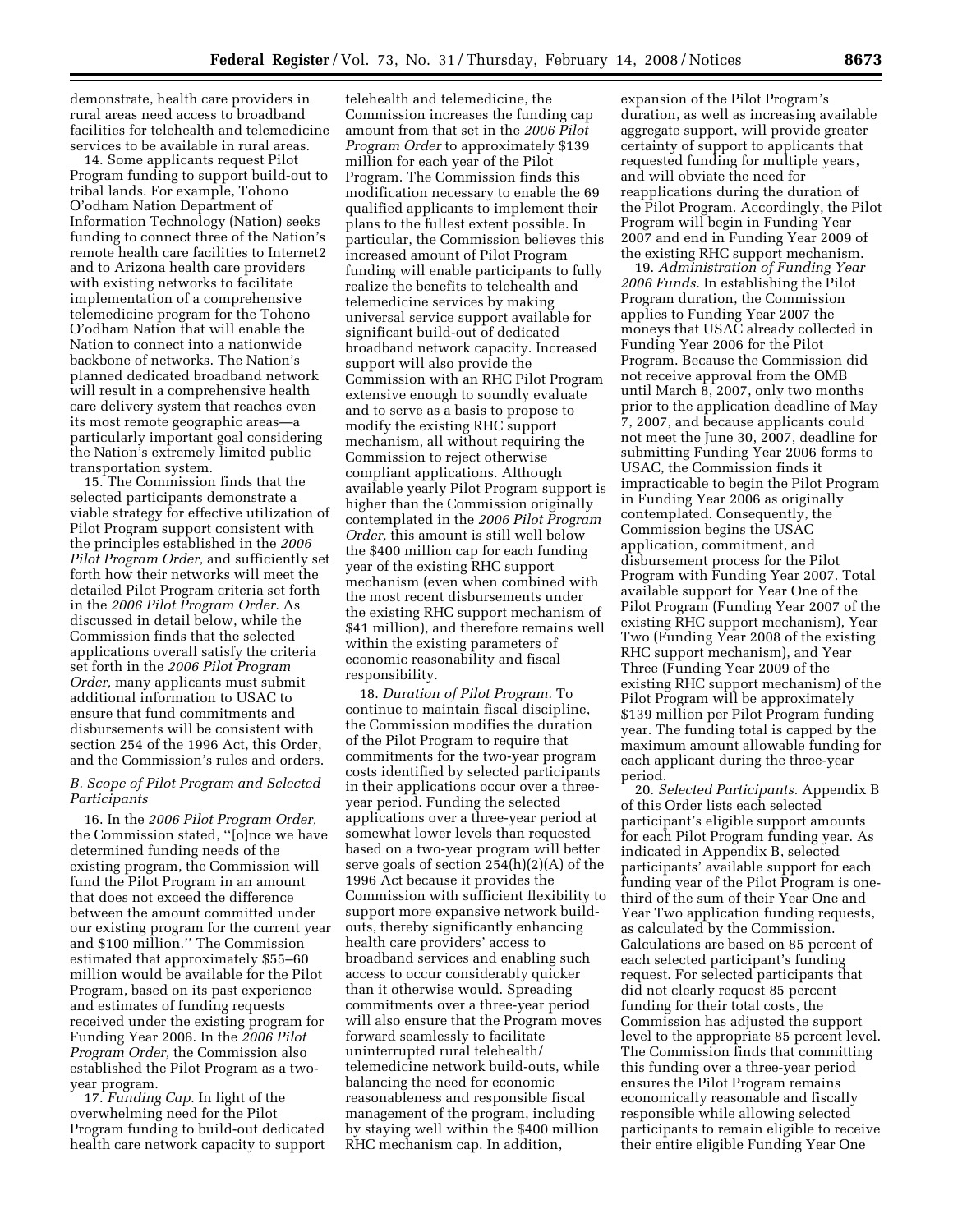and Year Two support as identified in their applications. Although the Commission increases available support amounts, as explained in greater detail below, selected participants may not exceed the available support for each funding year as listed in Appendix B. The selected participants also remain required to provide at least 15 percent of their network costs from other specified sources. In addition, the Commission requires that selected participants' network build-outs be completed within five years of receiving an initial funding commitment letter (FCL).

21. *Priority System.* Contrary to the Commission's findings in the *2006 Pilot Program Order,* the Commission also, on its own motion, modifies the Pilot Program structure by declining to establish a funding priority system similar to the priority system provided for in the universal service schools and libraries mechanism. In the *2006 Pilot Program Order,* the Commission found that applications for support under the existing rural health care program would be funded before funding any of the projects proposed in the Pilot Program. The Commission had limited funding for the Pilot Program to the difference between the amount committed to the existing rural health care program and \$100 million. The Commission finds it is not necessary to establish a priority system for the rural health care program because the Commission has eliminated the \$100 million cap on funding for the existing program and the Pilot Program. As such, the Commission's expansion of the Pilot Program will ensure that both the applicants under the existing program and those under the Pilot Program receive funding for all eligible expenses they have included in their applications.

# *C. Qualifications of Selected Participants*

22. In the *2006 Pilot Program Order,*  the Commission instructed applicants to indicate how they plan to fully utilize a broadband network to provide health care services and to present a strategy for aggregating the specific needs of health care providers within a state or region, including providers that serve rural areas. Overall, selected participants demonstrated significant need for RHC Pilot Program funding for health care broadband infrastructure and services for their identified health care facilities, and provided the Commission with sufficiently detailed proposals. In their applications, each selected participant explained the goals and objectives of their proposed

networks and generally addressed other criteria on which the Commission sought information in the *2006 Pilot Program Order.* Selected participants must meet the goals and objectives they identified in their Pilot Program applications. In addition, each selected participant must comply with all Pilot Program administrative requirements discussed below to receive universal service support funding.

23. *Network Utilization.* In the *2006 Pilot Program Order,* the Commission set forth the network goals and objectives for applicants to meet to be considered for Pilot Program funding. In particular, the Commission requested that applicants indicate how they will utilize dedicated broadband capacity to provide health care services. Selected participants sufficiently set forth the various ways in which they would appropriately utilize a broadband network. For example, Virginia Acute Stroke Telehealth Project proposes a broadband network that would focus on the continuum of care (prevention through rehabilitation) for stroke patients in rural and underserved areas of Virginia. Illinois Rural HealthNet Consortium plans to use its network for a wide variety of telemedicine applications, including video conferencing, remote doctor-patient consultations, and tele-psychiatry. Pacific Broadband Telehealth Demonstration Project seeks to interconnect seven existing networks to link health care providers throughout Hawaii and the Pacific Island region. The network will enable delivery of broadband telehealth and telemedicine for clinical applications, continuing medical, nursing and public health education, and electronic health records support. Alaska Native Tribal Health Consortium plans to connect rural health care providers throughout Alaska to urban health centers *via* a network that will support teleradiology, electronic medical records, and telepsychiatry through video conferencing.

24. Based on the Commission's review of all 81 of the applications, the Commission finds that the 69 selected participants have shown that they intend to utilize dedicated health care network capacity consistent with the goals set forth in the *2006 Pilot Program Order.* Thus, in selecting these applicants as eligible to receive funding for broadband infrastructure and services, the Commission will advance the goals of, among other things, bringing the benefits of telehealth and telemedicine to areas where the need for these benefits is most acute; allowing patients to access critically needed

specialists in a variety of practices; and enhancing the health care community's ability to provide a rapid and coordinated response in the event of a national health care crisis.

25. *Leveraging of Existing Technology.*  In the *2006 Pilot Program Order,* the Commission stated that applicants should leverage existing technology to adopt the most efficient and cost effective means of connecting providers. The Commission explained that the Pilot Program would be ''technically feasible'' because it would not require development of any new technology, but rather would enable participants to utilize any currently available technology. In general, selected participants explained how their proposed networks would leverage existing technology. Examples of applicants leveraging existing technology include the Association of Washington Public Hospital Districts, which plans to create a ''network of networks'' by interconnecting six existing networks to create a state-wide network. And Colorado Health Care Connections proposes to leverage an existing state network as the basis for a dedicated health care network for Colorado's public and non-profit health care providers. The goal is to connect all 50 rural hospitals and 76 rural clinics to the state network, which in turn is connected to the major metropolitan tertiary hospitals, and Internet2 and National LambdaRail.

26. *Aggregation.* In the *2006 Pilot Program Order,* the Commission instructed applicants to provide strategies for aggregating the specific needs of health care providers, including providers that serve rural areas within a state or region. In general, selected participants sufficiently explained how their proposed networks would aggregate the needs of health care providers, including rural health care providers. For example, Palmetto State Providers Network plans to link large tertiary centers, academic medical centers, rural hospitals, community health centers, and rural office-based practices in four separate rural/ underserved areas in South Carolina into a developing fiber optic statewide backbone which connects to Internet2, NLR, and the public Internet. Similarly, Iowa Rural Health Telecommunications Program plans to link 100 hospitals in 57 counties in Iowa, one Nebraska hospital, and two South Dakota hospitals to a broadband network which will: Facilitate timely diagnosis and initiation of appropriate treatment or transfer of patients in rural communities; facilitate rapid access to and transmission of diagnostic images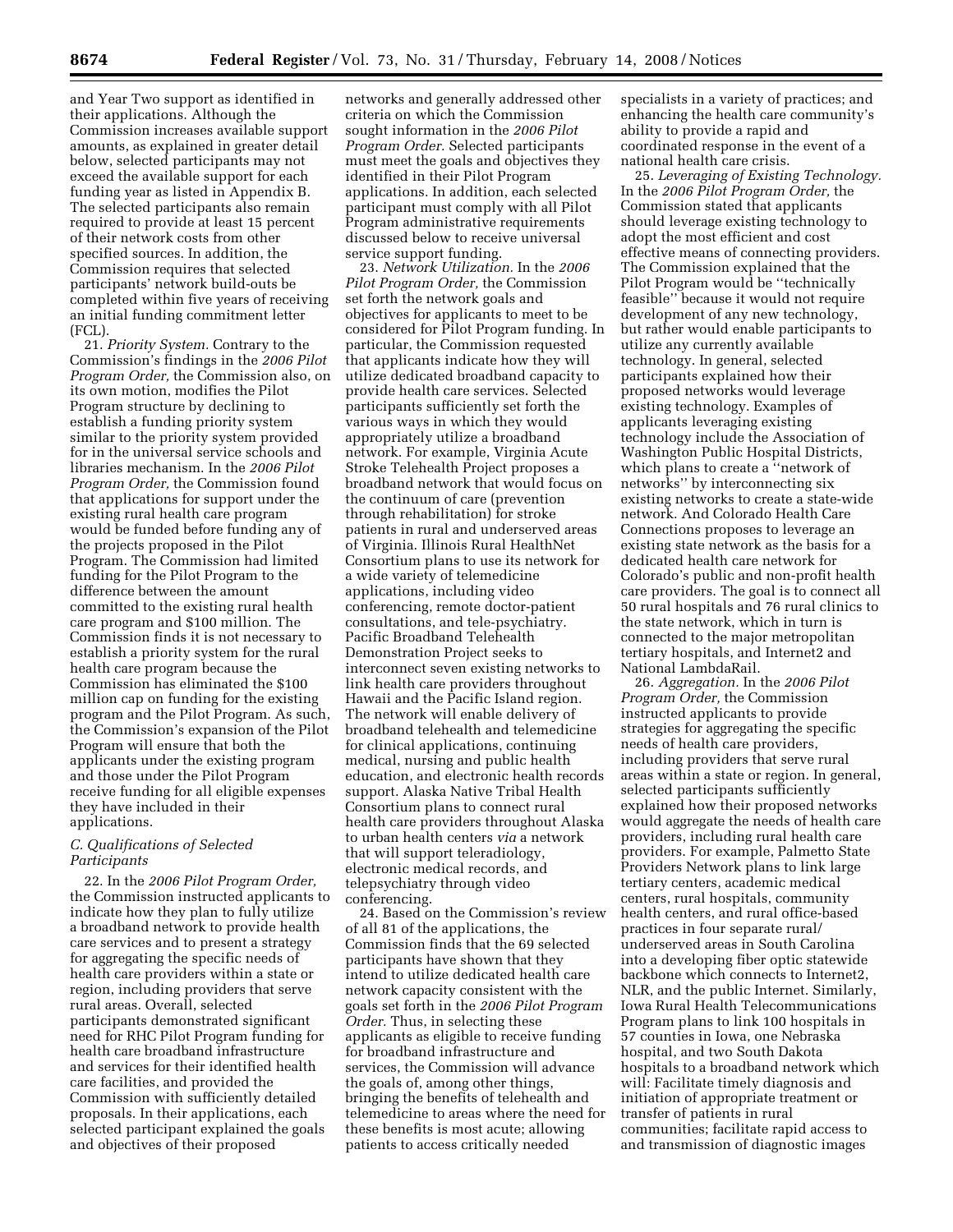and patient information between hospitals; extend and improve terrorism and disaster preparedness and response through communication network interoperability between hospitals, the Iowa Department of Public Health, and Iowa Homeland Security and Emergency Management; and enable future remote monitoring and care coordination for intensive care patients.

27. *Creation of Statewide or Regional Health Care Networks and Connection to Dedicated Nationwide Backbone.* In the *2006 Pilot Program Order,* the Commission instructed applicants to submit proposals that would facilitate the creation of state or regional networks and (optionally) connect to a nationwide broadband network. These networks should be dedicated to health care, thereby connecting public and non-profit health care providers in rural and urban locations. The selected participants generally demonstrated how their proposals would result in new or expanded state or regional networks and connection to a nationwide broadband network dedicated to health care. For example, Wyoming Telehealth Network will connect more than 30 hospitals and 42 community health centers, providing consortium health care professionals with access to a statewide network, and facilitating connection to Internet2 or NLR. West Virginia Telehealth Alliance's proposed network will facilitate access in every region, health care market, and community in West Virginia, with particular focuses on medically underserved rural areas; health professional shortage areas; communities with high disease and chronic health condition disparities; and communities that demonstrate ''readiness for deployment.'' Southwest Alabama Mental Health Consortium plans to establish a broadband network connecting 34 mental health providers in 16 counties in Southwest Alabama, and this network will connect to Internet2 thereby creating a large regional mental health care network that has access to the national backbone.

28. *Tribal Lands.* A significant number of applicants plan to use Pilot Program funds to create or expand health care networks serving tribal lands. The Commission finds that network reach to tribal lands to be a positive use of Pilot Program funds; these areas traditionally have been underserved by health care facilities and reflect unique health care needs, particularly compared to non-tribal areas. In addition to inadequate access to health care, tribal lands suffer from relatively low levels of access to important telecommunications services.

For example, Native American communities have the lowest reported levels of telephone subscribership in America.

29. The Commission finds that these health care and telecommunications disparities between tribal lands and other areas of the country underscore the serious need for Pilot Program support of telemedicine and teleheath networks in tribal areas. Many selected participants plan to use Pilot Program support for networks on or near tribal lands. For example, Health Care Research & Education Network plans to construct a network that will serve a significant Native American population. According to the Health Care Research & Education Network, Native Americans report being uninsured at a rate of 37.1 percent and North Dakota's Indian population is 1.5 times as likely to die of heart disease, cancer, stroke, and influenza/pneumonia as those living on non-tribal lands. The Network seeks to alleviate some of these disparities through use of its planned network that will provide a link to improve educational opportunities, and will facilitate new and ongoing research in health care delivery to rural areas.

30. In the first year of the Pilot Program, Western Carolina University (WCU) in collaboration with the Eastern Band of Cherokee Indians (EBCI) seeks to connect the WCU's health care facilities to health care facilities on the reservation and in outlying areas so that patients can access critically needed medical specialists in a variety of practices without leaving their homes or their communities. In year two of the Pilot Program, WCU plans to connect the United South and Eastern Tribes, Inc. (USET), a non-profit, inter-tribal organization of 24 federally recognized tribes, to its network. The Commission finds that these and the other planned uses of Pilot Program funds to support network build-out to tribal lands will further our goal of bringing innovative health care services to those areas of the country with the most acute health care needs.

31. *Cost Estimates.* In the *2006 Pilot Program Order,* the Commission requested that applicants provide estimates of their network's total costs for each year. Selected participants provided cost estimates or budgets. Several applicants provided significant cost and budget details, including Adirondack-Champlain Telemedicine Information Network whose budget includes a clear analysis of network costs with significant detail, including, *e.g.*, cost per foot of fiber, cost of a pole installation, number of feet of fiber, and number of poles where fiber is installed.

Alaska Native Tribal Health Consortium provides detailed cost estimates for each phase of its network, including deployment and services, and provides significant information about its revenue stream, operating expenses, and maintenance for five years. Although the Commission finds selected participants have satisfied this criterion, to ensure support is used for eligible costs, as part of the USAC application process, applicants must submit detailed network cost worksheets.

32. *Fair Share.* To prevent improper distribution of Pilot Program funds, in the *2006 Pilot Program Order,* the Commission instructed applicants to describe how for-profit network participants will pay their fair share of the network and other costs. In general, selected participants provided significant assurances that for-profit participants will be responsible for all of their network costs. Several applicants provided more detailed plans targeted to insuring that all for-profit participants pay their fair share of the costs. For instance, Northeast HealthNet states that its proposed network does not include for-profit entities and that, if for-profit entities are added to its network, they would be invoiced separately for each service item and USAC would receive invoice documentation that reflects only eligible rural health care providers. Similarly, Tennessee Telehealth Network notes that although it will not include for-profit participants in the first two years, for-profits will later be allowed to join and will be required to pay 100 percent of their actual costs.

33. *Funding Source.* In the *2006 Pilot Program Order,* the Commission instructed applicants to identify their source of financial support and anticipated revenues that will pay for costs not covered by the fund. To preserve the integrity of the Pilot Program, the Commission will continue to require selected participants to indicate how for-profit participants pay their fare share of network costs. Accordingly, selected participants must submit this information to USAC as part of their detailed line-item network costs worksheet submission and Pilot Program Participants Quarterly Data Reports. Generally, selected participants identified their source or sources of support for costs not covered by the Pilot Program. Several applicants provided the well-documented assurances that their costs not supported by the Pilot Program will be funded by reliable sources. For example, University Health Systems of Eastern Carolina states that it, the participating health care providers, and the North Carolina Office of Rural Health will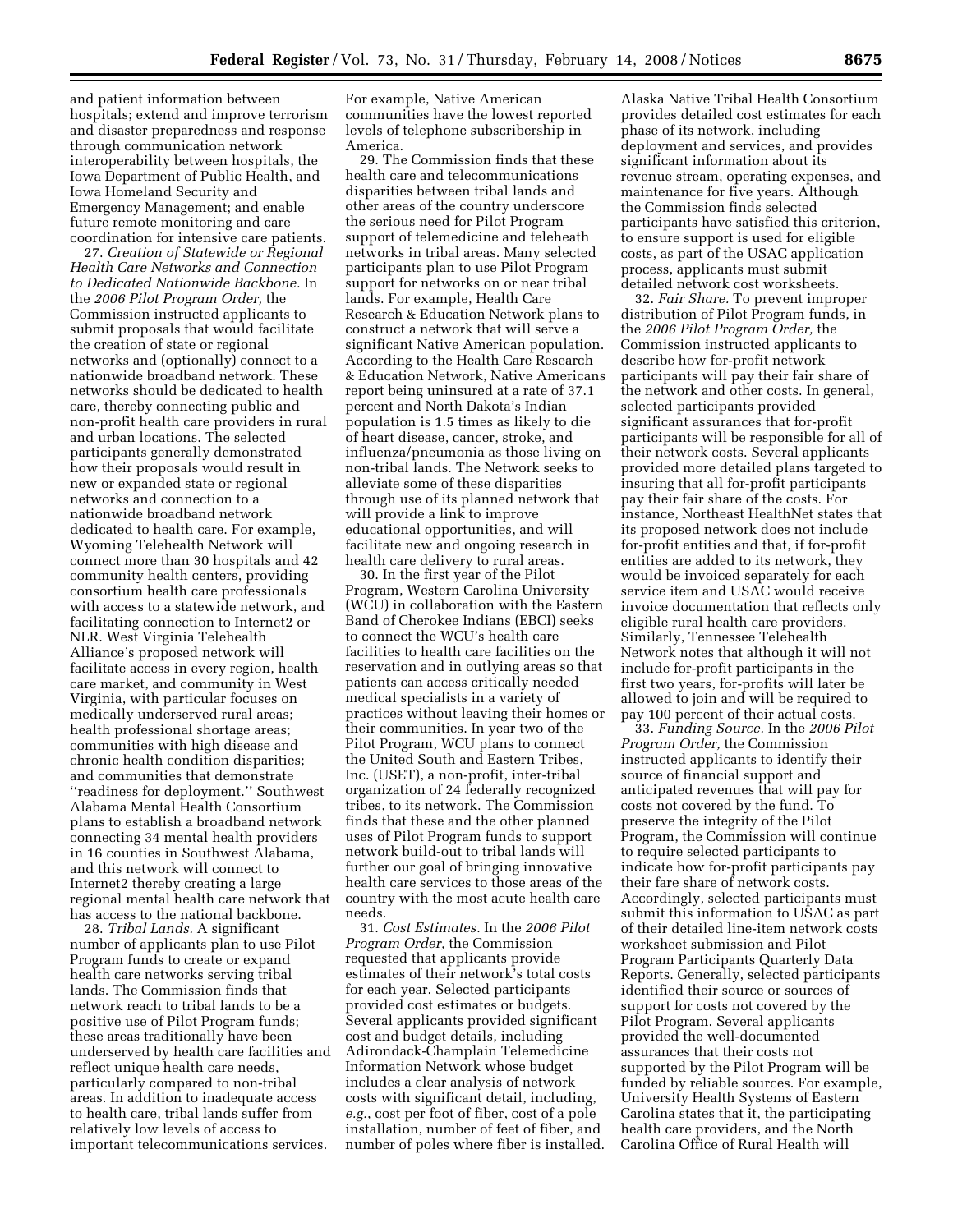provide funding for their network costs not supported by Pilot Program funds. And, Wyoming Telehealth Network has received a commitment from the Wyoming Department of Public Health and Terrorism Preparedness Program to fund the Network's costs not covered by the Program.

34. *85 Percent Funding.* The Commission also stated in the *2006 Pilot Program Order* that no more than 85 percent of their costs incurred by a participant will be funded to deploy a state or regional dedicated broadband health care network, and to connect that network to NLR or Internet2. Selected participants demonstrated their commitment to seeking no more than 85 percent of their network costs from the Pilot Program. Michigan Public Health Institute, for example, explains that the Michigan Legislature has appropriated funds to cover a portion of its 15 percent share of costs. California Telehealth Network stated that it will receive its 15 percent share from the California Emerging Technology Fund, which is operated by the California Public Utility Commission. Iowa Health System states that it plans to fund approximately 39 percent of the total cost of extending its existing fiber backbone to 78 rural sites.

35. *Included Facilities.* With respect to health care facilities, the Commission directed applicants in the *2006 Pilot Program Order:* (1) To list the health care facilities that will be included in their networks; and (2) to demonstrate that they will connect more than a *de minimis* number of rural health care providers in their networks. All selected participants satisfied this request by providing the names and details of facilities to be included and by proposing to connect more than a *de minimis* number of rural health care facilities. Although some proposals include only a few rural health care providers, relative to the total number of facilities to be included in these networks, and recognizing the significant benefits these networks will confer on their rural populations, the Commission finds these small numbers of rural health care providers are more than *de minimis* when viewed in context. For example, Erlanger Health System's proposed network in Tennessee and Georgia includes five rural health care providers out of a total of 11 facilities, and Puerto Rico Health Department's proposed network includes six rural health care providers out of a total of 52 facilities. Considering the total number of health care providers to be included in these proposed networks, the Commission finds that the number of rural health care providers is more than *de minimis*.

36. *Prior Experience.* To help ensure sufficient skill and competency of Pilot Program participants, in the *2006 Pilot Program Order* the Commission asked whether applicants had previous experience in developing and managing telemedicine programs, and specifically whether applicants had successful track records in developing, coordinating, and implementing telehealth/telemedicine programs within their states or regions. In general, selected participants exhibited experience with telehealth/ telemedicine programs, and some exhibited significant, impressive experience in this area. Notably, University Health Systems of Eastern Carolina has been recognized as one of the nation's ''100 Most Wired Healthcare Organizations'' five of the previous six years by *Hospitals and Health Networks* magazine, and connects regional hospitals *via* a highspeed fiber-optic network enabling telemedicine, teleradiology and telehealth services. University of Mississippi Medical Center's TelEmergency program already provides real-time medical care to patients in rural emergency departments utilizing specially-trained nurse practitioners linked with their collaborating physicians. The Commission finds this experience, and the experiences cited in other applications, will further the goals of the *2006 Pilot Program Order* by ensuring that applicants have the necessary experience to successfully implement telemedicine/telehealth programs within their states or regions.

37. *Project Management.* To ensure proper network oversight and implementation, in the *2006 Pilot Program Order,* the Commission instructed applicants to provide project management plans which outline leadership and management structures, work plans, schedules, and budgets. Selected participants provided project management plans that demonstrate a strong commitment to the success of their proposed networks. For example, Southwest Alabama Mental Health Consortium sets forth a detailed management structure, budget, and schedule, and its work plan provides for: Establishment of a legal partnership; selection of a service provider based on Commission requirements; installation of WAN and connection to Internet2; monthly project assessment meetings; implementation of telehealth and telemedicine services; implementation evaluation; and project continuation to achieve goals and objectives. Missouri Telehealth Network describes in detail the program manager's responsibilities; provides a month-by-month project

timeline; and lists specific funding amounts requested for network costs, equipment, connections, and operation.

38. *Coordination.* To ensure efficiencies and avoid duplication of efforts or network facilities, in the *2006 Pilot Program Order,* the Commission instructed applicants to indicate how their proposed telemedicine program will be coordinated throughout the state or region. In general, selected participants sufficiently described such coordination. Notably, New England Telehealth Consortium (NETC) members represent 57 hospitals, three universities, 57 behavioral health sites, eight correctional facilities' clinics, 81 federally qualified health care centers, six health education sites, and two health research sites throughout Maine, Vermont and New Hampshire. Each NETC member, through its representation on the NETC Board of Directors, will be able to provide input into critical NETC decisions including network implementation priority among the various sites and telemedicine programs implemented as a result of this network. According to NETC, all members have agreed in writing that an Executive Committee will facilitate efficient management of the organization between meetings of the full Board. Rural Nebraska Healthcare Network (RNHN), a non-profit membership organization consisting of nine local hospitals and their associated clinics in the Panhandle of Nebraska, has coordinated health care efforts in the Panhandle since 1996. RNHN plans to utilize and enhance its existing regional coordination for programs and services by employing a system of Regional Leadership Teams that will draft regional priorities and be responsible for communication between all participants. The Regional Leadership Teams also will coordinate with the Board of Directors which includes the Chief Executive Officer of each member hospital.

39. *Self Sustainability.* A primary goal of the Pilot Program is to ensure the long-term success of rural health care networks and to prevent wasteful allocation of limited universal service funds. Accordingly, in the *2006 Pilot Program Order,* the Commission sought assurances from applicants that their proposed networks will be self sustaining once established. To the extent a network is not self sustainable once established, that may be an indicia of non-compliance with the terms of this Order and may be considered as part of any Pilot Program audits and oversight. Generally, selected participants provided sufficient evidence that their proposed networks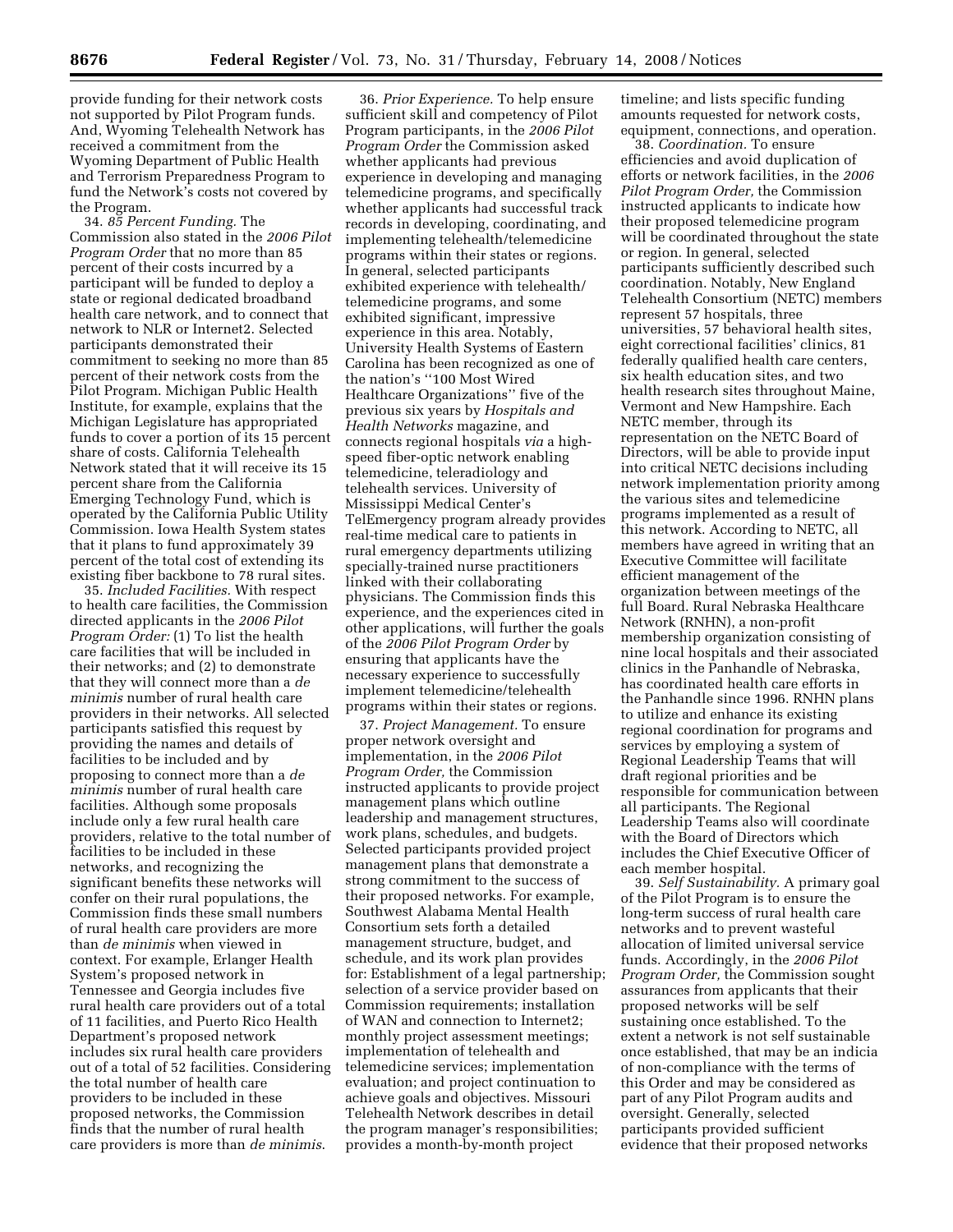will be self sustaining by the completion of the Pilot Program. For example, Heartland Unified Broadband Network identifies three possible scenarios for network sustainability for Year Three and beyond, including: Reliance on the existing RHC support mechanism; reliance on fees from network partners; and reduction (not elimination) of bandwidth should full funding be unavailable. Wyoming Telehealth Network envisions some ongoing costs covered by the existing RHC support mechanism or state funding, and plans to use as a model Nebraska's statewide telehealth network which is supported through a combination of existing RHC support mechanisms, state funding through the Nebraska universal service program, and minimal consortium fees.

40. *USAC Application Process.* As described in detail above, the Commission finds that selected participants have sufficiently set forth how they will meet the overall Pilot Program's goals and objectives, and how their networks will meet the detailed Program criteria set forth in the *2006 Pilot Program Order.* Although the Commission finds that the selected applications overall satisfy the criteria set forth in the *2006 Pilot Program Order,* additional information will be needed from many applicants to ensure funds are disbursed and used consistent with section 254 of the 1996 Act, this Order, and the Commission's rules and orders. Accordingly, as described more fully below, each selected participant will be required to comply with this Order, and to thoroughly and clearly provide all necessary information with its forms and other data through the USAC administrative process. These additional requirements will ensure that Pilot Program funds are appropriately disbursed and will prevent, to the extent possible, waste, fraud, and abuse.

## *D. Denied Applications*

41. In this section, the Commission denies 12 applications because these applicants do not demonstrate that they overall satisfy the goals, objectives, and other criteria of the *2006 Pilot Program Order.* Unlike the applications selected for participation above, the 12 applications the Commission denies either have substantial deficiencies across the range of criteria established in the *2006 Pilot Program Order* or seek funding for costs that are well beyond the scope of the *2006 Pilot Program Order.* Accordingly, the Commission finds that these applications do not warrant further participation in the Rural Health Care Pilot Program.

42. *OpenCape Corporation Application.* OpenCape fails to satisfy the goals and objectives of the *2006 Pilot Program Order* because, among other things, its application seeks support focused not for a network dedicated to telehealth, but instead for a network for use by public schools, community colleges, and commercial firms. In fact, in the application, health care is only mentioned once and the letters of support and funding in the OpenCape application appear to be limited to school districts, community colleges, and the towns that would be served by the network. To the extent OpenCape seeks funding for schools, it may do so through the universal service support mechanism for schools and libraries (E-Rate program). Significantly, none of the seven members of the proposed board is affiliated with a health care provider; none of the 41 entities listed as supporting the network is a health care provider; and none of the six entities providing funds to cover the 15 percent minimum funding contribution is a health care provider. The seven board members primarily come from education backgrounds. OpenCape's application is also deficient because it fails to provide adequate details of its costs. For example, the budget provided with OpenCape's application provides information on tasks it will perform, but does not provide costs associated with those tasks. For instance, OpenCape states that it will perform a wireless engineering study and a topography study, but does not provide the costs associated with these studies. In addition, OpenCape does not adequately identify its source of the financial support and anticipated revenues that will pay for costs not covered by the Pilot Program, but instead merely indicates that it will pursue grants, donations and earmarks for capital funding of the full implementation. Not only does this show that OpenCape does not presently know who will pay for its share of the costs, the Commission cannot even determine from the application whether its expectations to obtain funding are realistic because OpenCape provides little to no evidence of its ability to secure funding from these sources. Rather, OpenCape merely explains that its federal and state legislative delegations generally (but not for its specific Pilot Program application) have shown an interest in expanding access to underserved regions of Massachusetts. Accordingly, the Commission denies OpenCape's request to participate in the Pilot Program.

43. *North Link of Northern Enterprises, Inc. Application.* North Link of Northern Enterprises, Inc.

(North Link of Northern Enterprises) seeks \$2.5 million in funding for a project generally described as connecting eight hospitals and medical centers to the regional fiber optic backbone to promote the use of a photo archiving system (PAS), virtual intensive care units, and teleconferencing. However, beyond the vague description of the project, North Link of Northern Enterprises does not provide sufficient information to determine how the project will advance the goals of the *2006 Pilot Program Order.* Notably, like OpenCape's application, North Link of Northern Enterprises fails to provide budget information that would permit the Commission to assess whether the application comports with program requirements including, in particular, whether the funding request is for eligible services. Additionally, the work plan submitted by North Link of Northern Enterprises fails to provide specific details on the phases of construction anticipated by Northern Enterprises. Instead, the work plan merely states that Phase I, which consists of laying 75 miles of the 400 miles of fiber optics, will begin June 4, 2007, with the balance of the project completed by 2009. The Commission therefore denies North Link of Northern Enterprises' request for Pilot Program participation because it does not demonstrate it is qualified to be eligible for its broad request for funding.

44. *Illinois Hospital Association Application.* The Commission also denies the application of Illinois Hospital Association because it seeks funding primarily for costs that are beyond the scope of the Pilot Program. In particular, Illinois Hospital Association states that it seeks over \$800,000 for its proposed project to provide greater access to the existing state broadband network, Illinois Century Network, for rural health care providers to promote the use of telehealth and telemedicine throughout the state. The funding, however, is primarily for staff support and customer premises equipment, which are outside the scope of the Pilot Program. Thus, the Commission denies this application for participation in the Pilot Program. The Commission notes, however, that the Illinois Rural HealthNet Consortium and the Iowa Health System will be participants in the Pilot Program and will offer services in Illinois. The Commission also notes that the two main proposed recipients in Illinois Hospital Association's application, University of Illinois College of Medicine at Rockford and Southern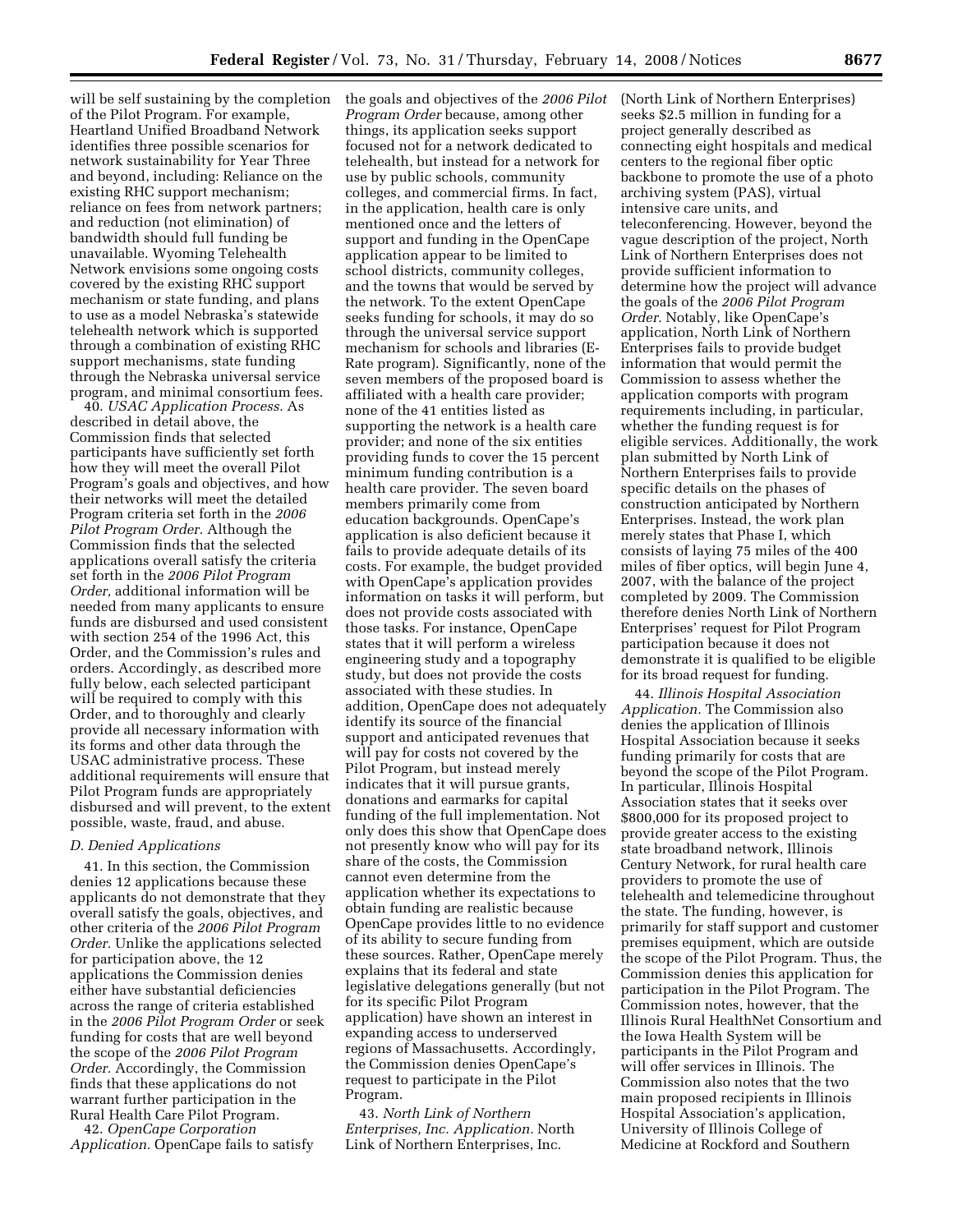Illinois School of Medicine, are also included in Illinois Rural HealthNet Consortium's application.

45. *Institute for Family Health Application.* Similarly, the Institute for Family Health in New York seeks \$2.4 million in funding for its proposed network that would extend its current electronic health records (EHR) and practice management system from its New York City-based urban network to rural health centers throughout the Mid-Hudson Valley region. Of the requested Pilot Program funding, over 75 percent is for costs that are beyond the scope of the Pilot Program, including customer premises equipment such as personal computers and server hardware, personnel costs, and \$1.5 million in funding for software licenses. Accordingly, the Commission declines to select Institute for Family Health to participate in the Pilot Program.

46. *Valley View Hospital Application.*  The Valley View Hospital in Colorado's application also fails to qualify for participation in the Pilot Program because it seeks funding primarily for ineligible Pilot Program costs. Specifically, Valley View Hospital seeks \$195,000 in funding for the rental of an RP–7 robotic system, which is a teleoperated, mobile robotic system that enables remote presence. As stated above, the Pilot Program funding will promote the utilization of dedicated broadband capacity to provide health care services. Valley View Hospital, however, seeks funding not for network design or build-out, but for medical equipment, which is specifically excluded from funding. The Commission finds, therefore, that participation in the Pilot Program by Valley View Hospital is not appropriate.

47. *Alabama Rural Health Network.*  The application submitted by the Alabama Department of Economic and Community Affairs (Alabama Rural Health Network) also seeks funding for ineligible Pilot Program costs. In particular, ADECA seeks \$91,275 in funding, of which \$45,000 is for a category simply labeled ''contractual.'' The rest of the funding is divided amongst personnel costs, travel, ''fringe benefits,'' and ''indirect costs.'' None of these costs are eligible costs for which Alabama Rural Health Network could receive reimbursement. Further, none of those costs appear to be associated with network design or deployment of infrastructure. Instead, Alabama Rural Health Network's application appears to be seeking funding for a survey it will conduct of the state's hospitals to determine their needs, and an evaluation of the state's broadband providers to determine their

capabilities. These deficiencies in Alabama Rural Health Network's proposal warrant its exclusion from participation in the Pilot Program.

48. *Pioneer Health Network Application.* Pioneer Health Network's application states that it seeks to develop a health information system focusing on health information technology (such as patient level health and quality information exchange and establishing a health information environment that emphasizes security and privacy of patient data and that leverages technologies that are enhanced by the evolving interoperability standards) as opposed to telehealth and telemedicine applications. Beyond this general description, Pioneer Health Network does not provide any details concerning its proposal except to indicate the project involves software applications, as opposed to network infrastructure (which the applicant states will largely be provided by the existing statewide backbone). Because the Pilot Program does not fund medical software applications, the Commission declines to find Pioneer Health Network eligible for funding.

49. *Taylor Regional Hospital Application.* Taylor Regional Hospital's application is so vague in providing overall details about how it qualifies for participation in the Pilot Program that the Commission denies its application. In particular, Taylor Regional Hospital's application fails to specify the amount of funding it seeks, specifying only that its proposed project would cost \$7,200 per year. In addition, Taylor Regional Hospital fails to provide any detail supporting its costs for the Commission to determine whether these costs are associated with network design or network costs. Taylor Regional Hospital's stated objective is to use the funding to enhance its imaging distribution system, community-wide scheduling system, and its Laboratory Information System. It is unclear from the application whether such enhancements would require network upgrades or whether they are software application upgrades, which would be ineligible for support. Moreover, Taylor Regional Hospital does not identify the health care providers it seeks to connect. Instead, Taylor Regional Hospital states that the facilities that will be included in the network are ''Taylor Regional Hospital and all the affiliates associated with [it].'' This omission on the part of Taylor Regional Hospital makes it impossible, among other things, to determine whether there will be a *de minimis* number of the rural health care providers; identify network

configuration; and to ensure that the proposed project is consistent with the goals, objectives, and other criteria of the *2006 Pilot Program Order.* Thus, the Commission denies this application.

50. *United Health Services Application.* Similarly, United Health Services of New York (United Health Services) provides such inadequate detail of its network costs that it does not merit further participation in the Pilot Program. Notably, United Health Services provides no budget, but instead merely lists its monthly connectivity costs, without specifying whether the costs would support an existing network or construction of a new network. The Commission notes that United Health Services does include a management and work plan and schedule. However, without a budget, the Commission is not able to identify how United Health Services intends to allocate the funding for each phase of the plan. In addition, its application fails to include financial data or to detail in any meaningful way its proposed network build-out and costs. Consequently, the Commission finds Pilot Program participation by United Health Services would not be consistent with the *2006 Pilot Program Order.* 

51. *World Network Institutional Services Application.* World Network Institutional Services (WNIS) also fails to detail its costs or almost any other aspect of its proposal in its cursory fourpage application to adequately assess its qualifications for participation in the Pilot Program. WNIS seeks \$100 million in funding but fails to provide a budget breaking out its cost estimates. Additionally, WNIS does not provide any detail as to which health care facilities it would include in its network, preventing the Commission, among other things, from determining whether the network would serve more than a *de minimis* number of rural health care providers. Rather, WNIS states that a list will be provided in ''later correspondence'' (which was never provided). Further, WNIS fails to provide specific information on how it will pay for its portion of the costs of the network. Instead, WNIS offers that its financial support will come from ''advertisers and users.'' Based on these deficiencies and the overall vagueness of the application, the Commission declines to include WNIS as a participant in the Pilot Program.

52. *Hendricks Regional Health Application.* Hendricks Regional Health (Hendricks), like WNIS, fails to provide a work plan that sufficiently details the management/leadership structure, work plan, or budget. In particular, Hendricks provides no budget information in its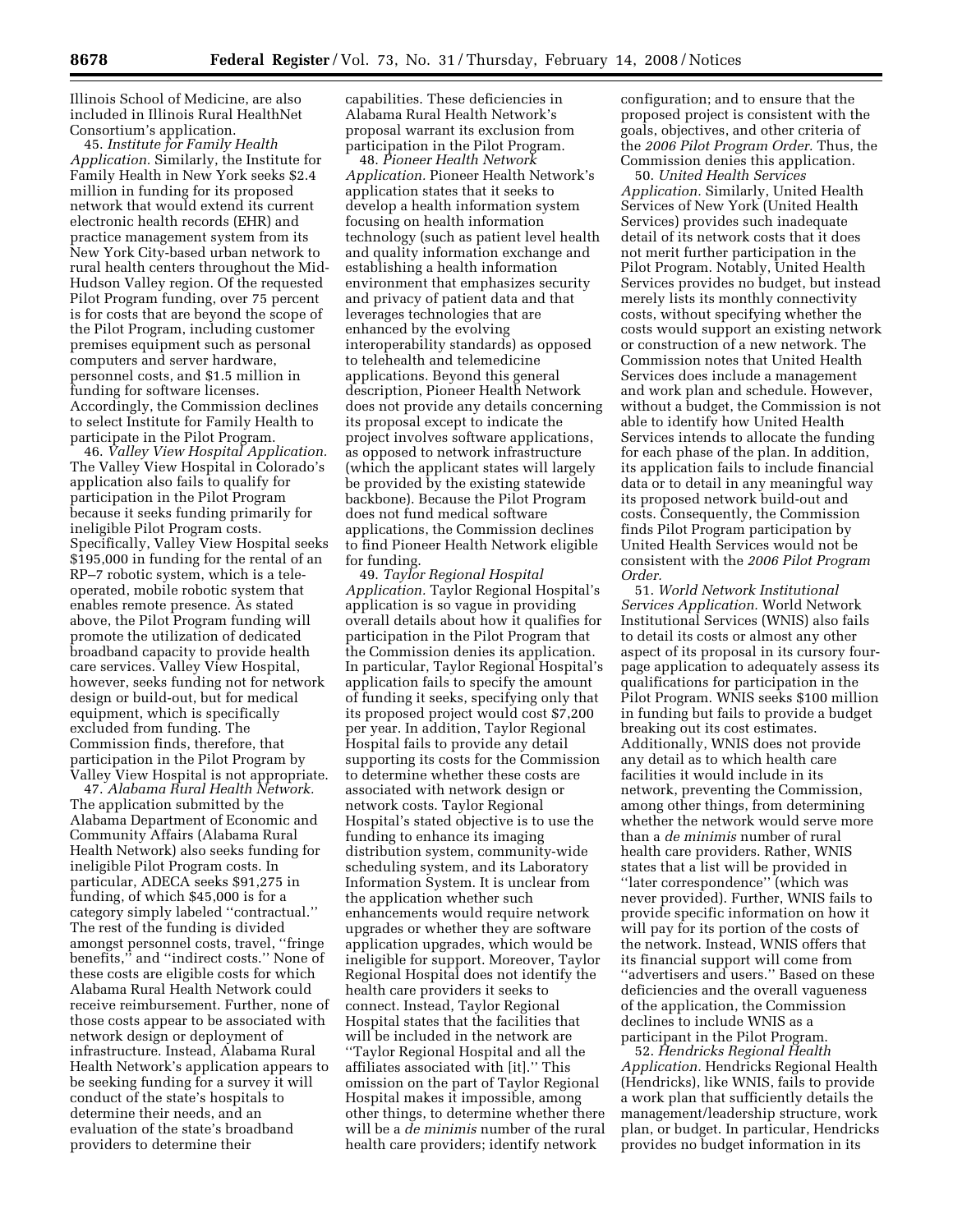application. The only estimate in its application is for the per mile cost of deploying the fiber optic cable it seeks, which is \$50,000 per mile for approximately 58 miles. And, even this information is not accompanied by any specific detail or documentation. The Commission also has concerns about the work plan presented by Hendricks. Instead of providing detailed information, Hendricks provides a vague timeline with no additional information to support its assumptions on deployment of the fiber optic cable. Like Taylor, United Health, and WNIS, the deficiencies in Hendricks's application do not warrant its participation in the Pilot Program.

53. *Southwest Pennsylvania Regional Broadband Health Care Network Application.* Similarly, the application submitted by Southwest Pennsylvania Regional Broadband Health Care Consortium (Southwest Pennsylvania Regional Broadband Health Care Network) fails to provide information that sufficiently details its work plan or budget. Specifically, Southwest Pennsylvania Regional Broadband Health Care Network offers a budget that fails to provide any line-item details. Rather, Southwest Pennsylvania Regional Broadband Health Care Network indicates that it intends to build 180 miles of fiber optic cable and states that it will need \$7.2 million in funding to do so. Southwest Pennsylvania Regional Broadband Health Care Network provides no detail on how it arrived at this figure or what it includes. SW Pennsylvania Consortium also provides no information regarding the on-going cost of operating its network. Because there are no details in its budget, the Commission is also not able to determine what network equipment Southwest Pennsylvania Regional Broadband Health Care Network intends to purchase. Additionally, Southwest Pennsylvania Regional Broadband Health Care Network's fails to document its funding sources. It, instead, lists the facilities that would join the network and assigns an annual cost of \$5,456.95 to each facility for five years without providing detail on where the entities will get the additional money or providing letters of support from these entities. Moreover, like Hendricks, Southwest Pennsylvania Regional Broadband Health Care Network's work plan represents nothing more than a timeline. Finally, the Commission notes that of the 99 facilities listed in its application, only five are eligible rural health care providers. Given the amount of funding requested, the lack of

financial and other detail needed to justify funding, and the small percentage of rural health care providers that will be connected, the Commission finds Pilot Program participation would not be consistent with the *2006 Pilot Program Order.* 

54. Finally, as noted above, in the *2006 Pilot Program Order,* one of the purposes of the Pilot Program was to encourage health care providers to aggregate their connection needs to form a comprehensive statewide or regional dedicated health care network. The applications that the Commission is approving in this Order have fulfilled that purpose and together will cover 42 states and three United States territories. The Commission encourages those eligible health care providers that are part of the denied applications to pursue ways to be included in the approved consortia in their states or regions. The Commission also encourages the rural health care facilities in the denied applications to contact USAC to discuss their possible participation in the existing RHC support mechanism. In addition, after three years, the Commission intends to revisit its rules and determine how to improve the current program. The Commission encourages the denied applicants to participate in any subsequent proceedings and reapply at that time.

## *E. Pilot Program Administration*

55. In this section, the Commission discusses several issues related to the effective administration of the Pilot Program. The Commission first provides clarification regarding what entities are eligible health care providers for purposes of the Pilot Program, which services are eligible and ineligible for Pilot Program support, and which sources of funding are eligible and ineligible for selected participants' 15 percent minimum funding contribution. The Commission also provides specific guidance concerning selected participants' compliance with the submission of program forms to the USAC. For example, in order to receive universal service support, selected participants must submit with the required USAC Forms, detailed worksheets concerning their proposed network costs, certifications demonstrating universal service support will be used for its intended purposes, letters of agency from each participating health care provider, and detailed invoices showing actual incurred costs of project build-out. As discussed below, selected participants that fail to comply with these procedures and the other program requirements the

Commission discusses here will be prohibited from receiving support under the Pilot Program. Finally, the Commission addresses various requests for waiver of Commission rules filed by applicants. Among other things, the Commission denies waiver requests of the Commission's rule requiring that Pilot Program selected participants competitively bid their proposed network projects. In doing so, the Commission reaffirms that the competitive bidding process remains an important safeguard to ensuring universal service support is used wisely and efficiently ensuring that the most cost effective service providers are selected by selected participants, and the Commission discusses the factors on which selected participants should rely in making their cost effectiveness determinations in the competitive bidding process.

#### 1. Eligible Health Care Providers

56. As stated above, the existing RHC support mechanism utilizes the statutory definition of ''health care provider'' established in section 254(h)(7)(b) of the 1996 Act. Excluded from the list of eligible health care providers are nursing homes, hospices, other long-term care facilities, and emergency medical service facilities. Although emergency medical service facilities are not eligible providers for purposes of the RHC Pilot Program, Pilot Program funds may be used to support costs of connecting emergency medical service facilities to eligible health care providers to the extent that the emergency medical services facility is part of the eligible health care provider. Additionally, pharmacies are excluded from the definition of health care providers. Accordingly, under the RHC Pilot Program, only eligible health care providers and consortia that include eligible health care providers may apply for and receive discounts. Additionally, applicants, as well as individual health care facilities included in an application, that have been convicted of a felony, indicted, suspended, or debarred from award of federal or state contracts, or are not in compliance with FCC rules and requirements shall not be eligible for discounts under the Pilot Program. To the extent that the applications the Commission selects herein contain ineligible health care providers, such providers may participate but must be treated by the applicant and by USAC as if the providers were for-profit entities and therefore are ineligible to receive any support associated with their portion of the Pilot Program network. Further, selected participants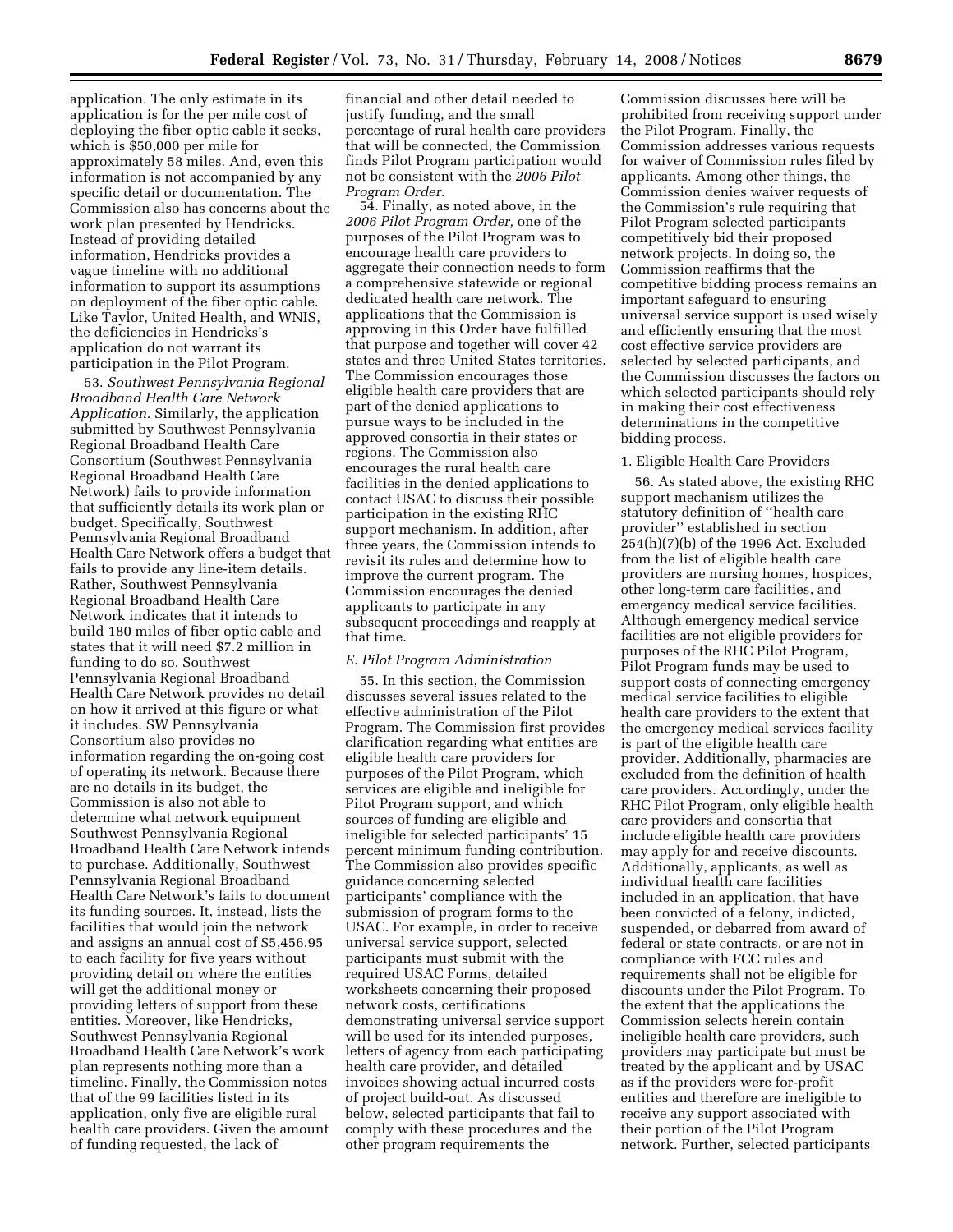or individual health care facilities that are part of the network of a selected participant that are delinquent in debt owed to the Commission shall be prohibited from receiving universal service Pilot Program support until full payment or satisfactory arrangement to pay the delinquent debt(s) is made. Also, selected participants or individual health care facilities included in the network of a selected participant that are barred by the General Services Administration (GSA) from receiving federal contracts, subcontracts, and certain types of federal assistance shall be prohibited from receiving universal service Pilot Program support until the GSA determines that they are eligible for federal contracts, subcontracts, and certain types of federal assistance.

57. *Participation of State Organizations and Entities as Consortia Members.* State organizations and entities may apply for funding on behalf of consortia members, but cannot themselves receive funding for services under the Pilot Program unless they satisfy the statutory definitions for health care provider under section  $254(h)(7)(b)$  of the 1996 Act. In addition, state organizations or entities that provide eligible service offerings are eligible to be selected as a service provider by a Pilot Program selected participant through the competitive bidding processes. Notably, the Commission previously determined that the term ''health care provider'' should be interpreted narrowly and, in the past, excluded potential entities from the eligible health care provider definition when not explicitly included in the statutory definition by Congress. Despite the limitations of section 254(h)(7)(b), however, the Commission's rules allow eligible health care providers to join consortia with other eligible health care providers; with schools, libraries, and library consortia eligible under Subpart F of 47 CFR part 54; and with public sector (governmental) entities to order telecommunications services. As state organizations or entities constitute ''public sector (governmental) entities,'' they may join consortia under the Commission's rules.

58. Therefore, although state organizations and entities do not constitute eligible health care providers, the Commission finds they may apply on behalf of eligible health care providers as part of a consortium (*e.g.*, as consortia leaders) to function, for example, in an administrative capacity for eligible health care providers within the consortium. In doing so, however, state organizations and entities are prohibited from receiving any funding from the Pilot Program. The

Commission notes that in the E-Rate context, it has explicitly required state telecommunications networks that secure discounts under the universal service support mechanisms on behalf of eligible schools and libraries, or consortia that include an eligible school or library, to pass on these discounts to the eligible schools or libraries. The Commission clarifies here and makes explicit that any discounts, funding, or other program benefits secured by a state entity or organization or other ineligible entity functioning as a consortium leader under the Pilot Program must be passed on to consortia members that are eligible health care providers. In addition, the Commission also finds that, like state entities, other not-for-profit ineligible entities may apply on behalf of eligible health care providers as part of a consortium (*i.e.*, as consortia leaders), and otherwise function in an administrative capacity for eligible health care providers within the consortium. Like state organizations and entities, these not-for-profit entities are prohibited from receiving any funding from the Pilot Program.

# 2. Rural Health Care Pilot Program Network Components Eligible and Ineligible for Support

59. In the *2006 Pilot Program Order,*  the Commission stated that funding provided under the Pilot Program would be used to support the costs of constructing dedicated broadband networks that connect health care providers in a state or region, and that connect such state and regional networks to the public Internet, Internet2, or NLR. The Commission explained that eligible costs include those for initial network design studies. The Commission stated in the *2006 Pilot Program Order* that it would fund necessary network design studies for selected participants, as these studies would enhance access to advanced telecommunications and information services by enabling applicants to determine how best to deploy an efficient network that includes multiple locations and various technologies. Several applicants requested funding for network design studies. For example, Kentucky Behavioral Telehealth Network proposes to complete a network design study in Year One, and in Year Two build out the designed network to link the existing statewide network of regional behavioral health providers with rural health care providers to improve access to a full range of medical care. And, Penn State Milton S. Hershey Medical Center plans in Year One to connect several rural hospitals to the Medical Center and to

conduct a comprehensive inventory and capacity analysis of additional facilities it seeks to add in Year Two. For purposes of the Pilot Program, the Commission clarifies that funding for network design studies includes costs paid to a consultant to analyze both technical and non-technical requirements and develop feasible network designs based on the analyses. The Commission further explained that eligible costs also include those for deploying transmission facilities and providing access to advanced telecommunications and information services, including non-recurring and recurring costs. The Commission notes that in the *2006 Pilot Program Order,* it stated that authorized purposes include the costs of ''advanced telecommunications and information services.'' The Commission clarifies here that, consistent with the Act, authorized purposes include the costs of access to advanced telecommunications services. In light of the many applications the Commission received seeking funding and the wide range of network and related components for which support is sought, the Commission further clarifies the services eligible and ineligible for support to ensure that the Pilot Program operates to facilitate the goals of the *2006 Pilot Program Order.* The Commission thus clarifies that eligible non-recurring costs include those for design, engineering, materials and construction of fiber facilities or other broadband infrastructure, and the costs of engineering, furnishing (*i.e.*, as delivered from the manufacturer), and installing network equipment. Recurring and non-recurring costs of operating and maintaining the constructed network are also eligible once the network is operational. Further, to the extent that a selected participant subscribes to carrier-provided transmission services (*e.g.*, SONET, DS3s) in lieu of deploying its own broadband network and access to advanced telecommunications and information services, the costs for subscribing to such facilities and services are also eligible.

60. Ineligible costs include costs that are not directly associated with network design, deployment, operations and maintenance. These ineligible costs include, but are not limited to:

• Personnel costs (including salaries and fringe benefits), except for those personnel directly engaged in designing, engineering, installing, constructing, and managing the dedicated broadband network. Ineligible costs of this category include, for example, personnel to perform program management and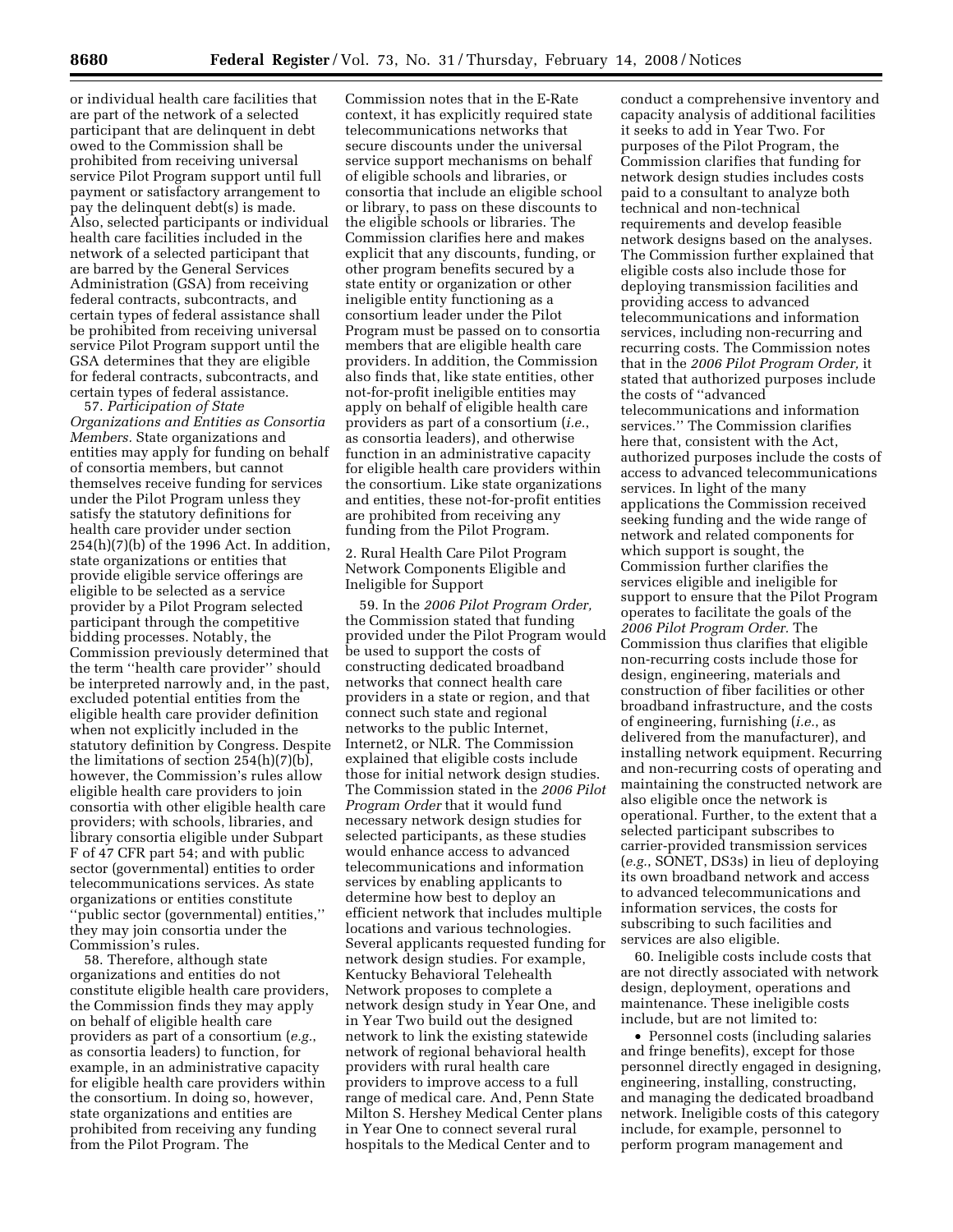coordination, program administration, and marketing.

- Travel costs.
- Legal costs.

• Training, except for basic training or instruction directly related to and required for broadband network installation and associated network operations. For example, costs for enduser training, *e.g.*, training of health care provider personnel in the use of telemedicine applications, are ineligible.

• Program administration or technical coordination that involves anything other than the design, engineering, operations, installation, or construction of the network.

• Inside wiring or networking equipment (*e.g.*, video/Web conferencing equipment and wireless user devices) on health care provider premises except for equipment that terminates a carrier's or other provider's transmission facility and any router/ switch that is directly connected to either the facility or the terminating equipment.

• Computers, including servers, and related hardware (*e.g.*, printers, scanners, laptops) unless used exclusively for network management.

• Helpdesk equipment and related software, or services.

• Software, unless used for network management, maintenance, or other network operations; software development (excluding development of software that supports network management, maintenance, and other network operations); Web server hosting; and Website/Portal development.

• Telemedicine applications and software; clinical or medical equipment.

• Electronic Records management and expenses.

• Connections to ineligible network participants or sites (*e.g.*, for-profit health care providers) and network costs apportioned to ineligible network participants.

• Administration and marketing costs (*e.g.*, administrative costs; supplies and materials (except as part of network installation/construction); marketing studies, marketing activities, or outreach efforts; evaluation and feedback studies).

61. USAC may only fund eligible costs as described in this Order and is prohibited from funding ineligible costs or providing funding to ineligible participants. The Commission requires, as discussed below, Pilot Program participants to identify and detail all ineligible costs, including costs apportioned to for-profit and other ineligible network participants or sites,

in their line-item network cost worksheets submitted to USAC with FCC Forms 465 and 466–A, and to clearly demonstrate that Pilot Program support amounts will not be used to fund ineligible costs. The Commission notes that some applicants sought waivers of the *2006 Pilot Program Order*, if necessary, for certain costs. To the extent that these costs constitute ineligible costs, as described in this Order, selected participants may not request or receive Pilot Program funds to support these costs. Accordingly, the Commission denies these applicants' requests to expand the scope of funding available under the *2006 Pilot Program Order*. The Commission notes that if a product or service contains both eligible and ineligible components, costs should be allocated to the extent that a clear delineation can be made between the eligible and ineligible components. The clear delineation must have a tangible basis and the price for the eligible portion must be the most cost-effective means of receiving the eligible service. If the ineligible functionality is ancillary to an eligible component, the costs need not be allocated to the ineligible functionality. An ineligible functionality may be considered ''ancillary'' if (1) a price for the ineligible component that is separate and independent from the price of the eligible components cannot be determined, and (2) the specific package remains the most cost-effective means of receiving the eligible services, without regard to the value of the ineligible functionality.

3. Eligible Sources for 15 Percent of Non-Funded Costs

62. The Commission finds that selected participants' minimum 15 percent contribution of eligible network costs must be funded by an eligible source as described in this Order. Selected participants are required to identify with specificity their source of funding for the minimum 15 percent contribution of eligible network costs in their submissions to USAC, as discussed below. The Commission emphasizes that selected participants' 15 percent contributions must go towards eligible network costs only, as described in this Order. In order to ensure that the Pilot Program operates consistent with the goals and objectives of the *2006 Pilot Program Order* and that funds are used to the benefit of public and non-profit health care providers, the Commission places limitations on from what source selected participants may derive their minimum 15 percent contribution of eligible network costs. Only funds from an eligible source will apply towards

selected participants' required 15 percent minimum contribution. Eligible sources include the applicant or eligible health care provider participants; state grants, funding, or appropriations; federal funding, grants, loans, or appropriations except for RHC funding; and other grant funding, including private grants. The Commission stresses that participants who do not demonstrate that their 15 percent contribution comes from an eligible source or whose minimum 15 percent funding contribution is derived from an ineligible source will be denied funding by USAC. Ineligible sources include inkind or implied contributions; a local exchange carrier (LEC) or other telecom carrier, utility, contractor, or other service provider; and for-profit participants. Moreover, selected participants may not obtain any portion of their 15 percent contribution from the existing RHC support mechanism. The Commission finds that these limitations on sources are necessary to ensure that participating health care providers adequately invest in their network projects to ensure efficiency in both cost and design and to assume some minimal level of risk. Requiring participants to have a vested interest in the approved network project safeguards against program manipulation and protects against waste, fraud, and abuse. The Commission recognizes that some selected participants identified improper sources for their participant contribution in their Pilot Program applications; however, the Commission allows those selected participants to amend their project proposals in their submissions to USAC solely for the purpose of coming into compliance with the requirements of this Order. Applicants so amending their applications are prohibited from using this opportunity to increase in any way the amount of support they are seeking.

## 4. Cost Effectiveness

63. Consistent with existing rules and requirements, selected participants must comply with the competitive bidding process to select a service provider for their proposed projects. As part of this requirement, the Commission reiterates that each selected participant is required to certify to USAC that the service provider it chooses is, to the best of the applicant's knowledge, the most cost-effective service or facility provider available. The Commission has defined ''cost effective'' for purposes of the existing RHC support mechanism as ''the method that costs the least after consideration of the features, quality of transmission, reliability, and other factors that the health care provider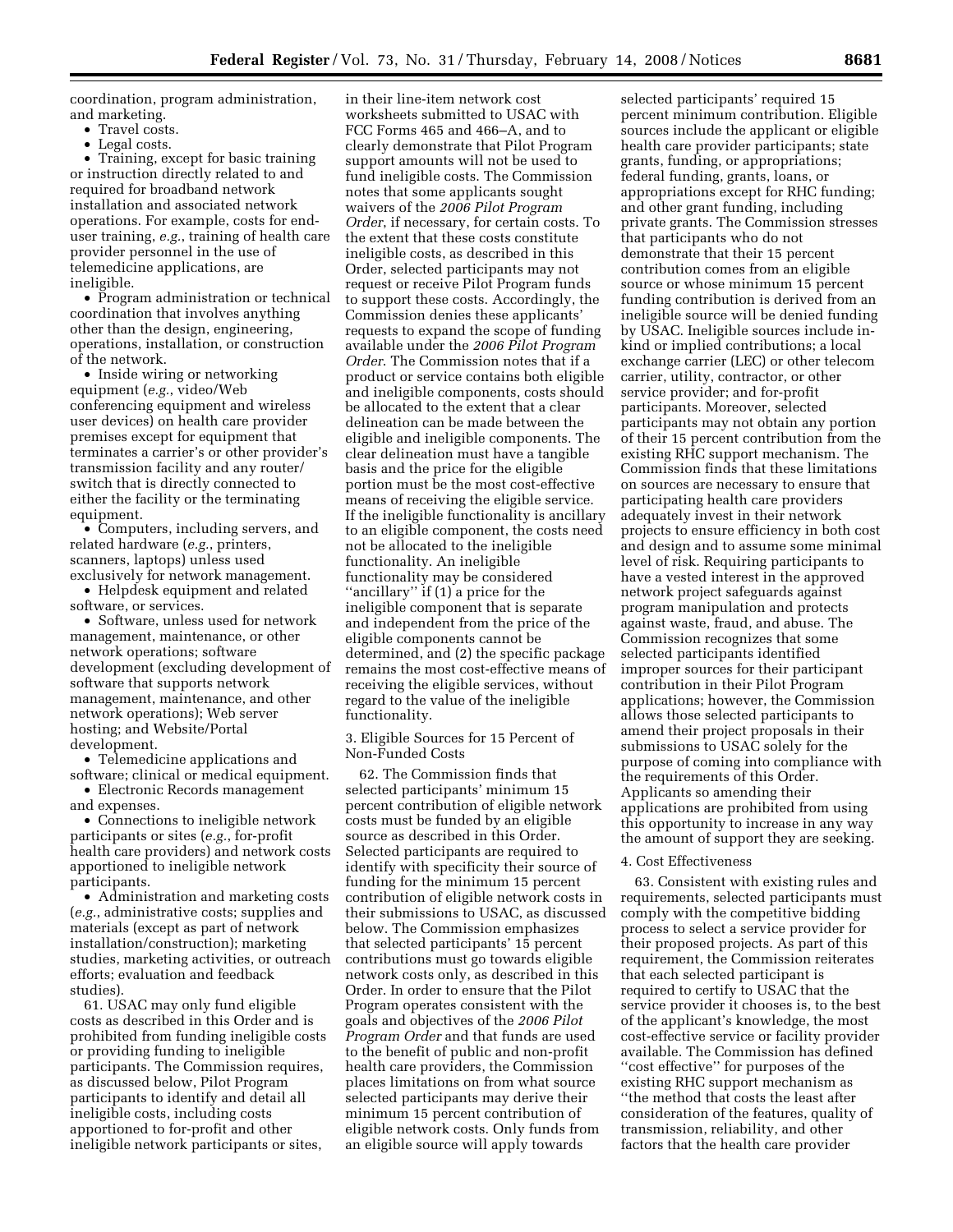deems relevant to \* \* \* choosing a method of providing the required health care services.'' In selecting the most cost-effective bid, in addition to price, the Commission requires selected participants to consider non-cost evaluation factors that include prior experience, including past performance; personnel qualifications, including technical excellence; management capability, including solicitation compliance; and environmental objectives (if appropriate). The Commission has previously concluded that non-price evaluation factors, such as prior experience, personnel qualifications, and management capability, may form a reasonable basis on which to evaluate whether a bid is cost effective. Because designing and constructing a new network or building upon an existing network represents a substantial undertaking that requires technical expertise, training, and skills of a different level than those services supported by the existing RHC support mechanism, the Commission makes consideration of these factors mandatory for selected participants.

64. The existing RHC support mechanism, unlike the schools and libraries universal service support (E-Rate) program, does not require participants to consider price as the primary factor in selecting service providers. The Commission has stated that applicants to the RHC support mechanism should not be required to use the lowest-cost technology because factors other than cost, such as reliability and quality, may be relevant to fulfill their telemedicine needs. This rationale remains appropriate for the Pilot Program. Thus, selected participants are not required to select the lowest bid offered, and need not consider price as the sole primary factor in selecting bids for construction of their broadband networks and the services provided over those networks. The applications selected for participation in the Pilot Program serve a variety of telemedicine and telehealth needs and entail complex network design, as well as infrastructure planning and construction. In developing a telemedicine network infrastructure, selected participants may find non-cost factors to be as or more important than price. For example, selected participants may find technical excellence and personnel qualifications particularly relevant in determining how to best meet their health care and telemedicine needs. Requiring applicants to use the lowest cost technology available could result in selected participants being relegated to

using obsolete or soon-to-be retired technology. In addition, initially higher cost options may prove to be lower in the long-run, by providing useful benefits to telemedicine in terms of future medical and technological developments and maintenance. Thus, the Commission does not require selected participants to make price the sole primary factor in bid selection, but it must be a primary factor.

## 5. Network Modifications

65. Selected participants shall follow the network design plan outlined in their applications. Nevertheless, the Commission recognizes that selected participants may find it necessary or desirable to modify the network design plans set forth in their Pilot Program applications. For example, less expensive network components that may be available since applications were compiled may permit selected participants to acquire higher capacity at lower prices. Alternatively, selected participants may be able to add health care providers to their network within the available maximum support amounts. Although network modifications may deviate from a selected participant's initial application, to the extent a modification results in a supported network only connecting a de minimis number of rural health care providers, the modification may result in adjustment of available support or denial of participation in the Pilot Program for a selected participant. Therefore, to the extent a selected participant wishes to upgrade, replace technology, or add eligible health care providers to its proposed network prior to commencing and completing the competitive bidding process, it may receive support to do so as long as that support does not exceed the maximum available support amount and the support is used for eligible expenses. The Commission also notes that selected participants, including health care provider consortium members, may decline to participate in the Pilot Program, if they choose, subject to the restrictions noted in this Order. However, once a service provider is selected and an FCL is issued by USAC, selected participants' support will be capped at the FCL amount, and the selected participant may only modify the network within that support amount. Any modifications that would increase the amount of support needed above the maximum available support amount for the selected participant in this *Order* will not be funded by the Pilot Program. After the issuance of the FCL, selected participants must

complete the project for which funding is awarded.

6. Public Safety and Coordination for Emergencies

66. In 2004, the President issued an Executive Order calling for the development and implementation of a national interoperable health information technology infrastructure. A key element of this plan is the NHIN initiative which promotes a ''network of networks,'' where state and regional health information exchanges and other networks that provide health information services work together, through common architecture (services, standards, and requirements), processes and policies to securely exchange information. In response to the Pilot Program, HHS has identified ways the Pilot Program and the NHIN can advance the provision of critical patient information to clinicians at the point of care to enable vital links for disaster preparedness and emergency response, improve healthcare, population health, and prevention of illness and disease.

67. The Commission agrees with HHS that the Pilot Program can advance the goals of the NHIN initiative. Accordingly, selected participants shall use Pilot Program funding in ways to ensure their funded projects are consistent with HHS's health IT initiatives in several areas: Health IT standards; certification of electronic health records (EHRs), personal health records (PHRs), and networks; the NHIN architecture; the National Resource for Health Information Technology; and the Public Health Information Network (PHIN). In particular, where feasible, selected participants shall: (1) Use health IT systems and products that meet interoperability standards recognized by the HHS Secretary; (2) use health IT products certified by the Certification Commission for Healthcare Information Technology; (3) support the NHIN architecture by coordinating activities with the organizations performing NHIN trial implementations; (4) use resources available at HHS's Agency for Healthcare Research and Quality National Resource Center for Health Information Technology; (5) educate themselves concerning the Pandemic and All Hazards Preparedness Act and coordinate with the HHS Assistant Secretary for Public Response as a resource for telehealth inventory and for the implementation of other preparedness and response initiatives; and (6) use resources available through HHS's Centers for Disease Control and Prevention PHIN to facilitate interoperability with public health and emergency organizations. In addition, as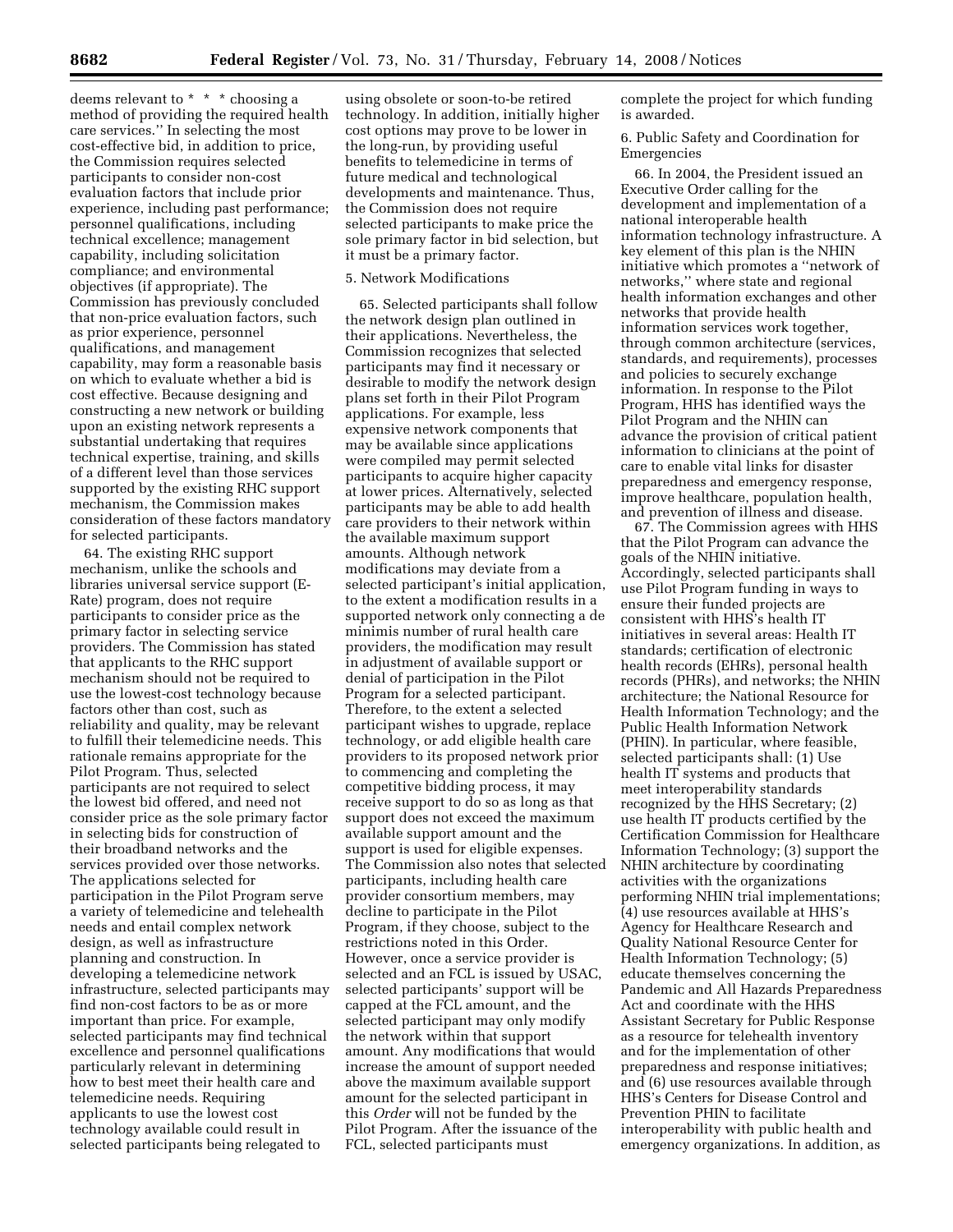part of the Pilot Program quarterly reporting requirements, selected participants shall inform the Commission whether or how they have complied with these initiatives. The Commission finds that expecting selected participants to comply with these HHS initiatives likely will result in more secure, efficient, effective, and coordinated use of Pilot Program funding and the supported networks. Finally, selected participants shall coordinate in the use of their health care networks with HHS and, in particular, with CDC in instances of national, regional, or local public health emergencies (*e.g.*, pandemics, bioterrorism). In such instances, where feasible, selected participants shall provide access to their supported networks to HHS, including CDC, and other public health officials.

## 7. Forms and Related Program Requirements

68. Selected participants are required to follow the normal RHC support mechanism procedures. USAC currently provides funds directly to the telecommunications service providers, not to the applicant. The Commission reminds selected participants and service providers that universal service support received by service providers must be distributed to or credited against the portion of the project approved for eligible health care providers only. In instances where credits cannot be issued to a service provider, selected participants may receive payment directly from USAC, provided the selected participant complies with the administrative requirements in this Order. Under the current program, to obtain discounted telecommunications services, applicants must file certain forms with USAC. The Commission notes that all selected participants must obtain FCC registration numbers (FRNs). An FRN is a 10-digit number that is assigned to a business or individual registering with the FCC. This unique FRN is used to identify the registrant's business dealings with the FCC. Selected participants may obtain an FRN through the Commission's Web site. Selected participants may obtain a single FRN for the entire application or consortium (*i.e.*, each health care provider does not need a separate FRN). First, applicants file FCC Form 465 with USAC to make a bona fide request for supported services. FCC Form 465 is the means by which an applicant requests bids for supported services and certifies to USAC that the applicant is eligible to benefit from the RHC support mechanism. USAC posts the completed

FCC Form 465 on its Web site and an applicant must wait at least 28 days from the date on which its FCC Form 465 is posted on USAC's the Web site before making commitments with the selected service provider(s). Next, after the 28 days have expired, an applicant submits FCC Form 466 and/or 466–A. These forms are used to indicate the type(s) of service ordered by the applicant, the cost of the ordered service, information about the service provider(s), and the terms of the service agreement(s). Each applicant must certify, on the FCC Form 466 and 466–A, that the applicant has selected the most cost-effective method of providing the selected service(s). FCC Form 467 is the next and final form an applicant submits. FCC Form 467 is used by the applicant to notify USAC that the service provider has begun providing the supported service. An applicant must submit one FCC Form 467 for each FCC Form 466 and or 466– A that the applicant submitted to USAC. FCC Form 467 is also used to notify USAC when the applicant has discontinued the service or if the service was or will not be turned on during the funding year. The Commission reminds selected participants that all health care providers participating in the RHC Pilot Program must maintain documentation of their purchases of service for five years from the end of the funding year, which must include, among other things, records of allocations for consortia and entities that engage in eligible and ineligible activities. Upon request, beneficiaries must make available all documents and records that pertain to them, including those of contractors and consultants working on their behalf, to the Commission's Office of Inspector General, to USAC, and to their auditors. This record retention requirement also applies to service providers that receive support for serving rural health care providers.

69. The Commission recognizes that due to the unique structure of the Pilot Program, selected participants may have difficulty in preparing the required RHC forms to be submitted to USAC. The Commission therefore finds it necessary to provide guidance regarding how these forms should be completed to minimize the possibility of unintentional error on the part of selected participants. The Commission also takes this opportunity to provide further guidance on Pilot Program requirements and additional data that must be submitted with the FCC RHC forms. In addition, the Commission directs USAC to conduct a targeted outreach program to educate and inform

selected participants on the Pilot Program administrative process, including the various filing requirements and deadlines, in order to minimize the possibility of making inadvertent ministerial, or clerical errors in completing the required forms.

70. *FCC Form 465 Process.* To ensure a fair and transparent bidding process, the Commission directs selected participants to clearly identify, on form Line 29 (description of Applicant's telecommunications/Internet needs) of the FCC Form 465, the bids the applicant is requesting for the network it intends to construct under the threeyear Pilot Program. The Commission reiterates that selected participants cannot receive support that exceeds the amount designated in Appendix B. For selected participants seeking funding in the first year of the Pilot Program (Funding Year 2007), they should indicate that Funding Year 2007 is the year for which they are seeking support in Line 26 of the FCC Form 465. Selected participants should also indicate if they will be seeking funding for Year Two (Funding Year 2008) and/ or Year Three (Funding Year 2009) of the Pilot Program in Line 29 of FCC Form 465 in their filings in Year One. Selected participants should also indicate the Year(s) for which each health care provider is seeking funding in the FCC Form 465 attached spreadsheet, discussed further below.

71. Selected participants are not required to submit multiple FCC Forms 465 for each participating health care provider, although they may choose to do so. The Commission notes that vendors or service providers participating in the competitive bid process are prohibited from assisting with or filling out a selected participants' FCC Form 465. Specifically, for purposes of administrative efficiency, selected participants may submit one master FCC Form 465, provided the information contained in the FCC Form 465 identifies each eligible health care provider participating in the Pilot Program and is included in an attached Excel or Excel compatible spreadsheet. Appendix E of this Order provides a spreadsheet for selected participants. The Commission notes also that Southern Ohio Healthcare Network requests a waiver of the number of locations permitted per FCC Form 465. Because the Commission permits selected participants to submit a single master FCC Form 465 with attachment that identifies each eligible health care provider participating, it denies this waiver request as moot. The Commission also requires selected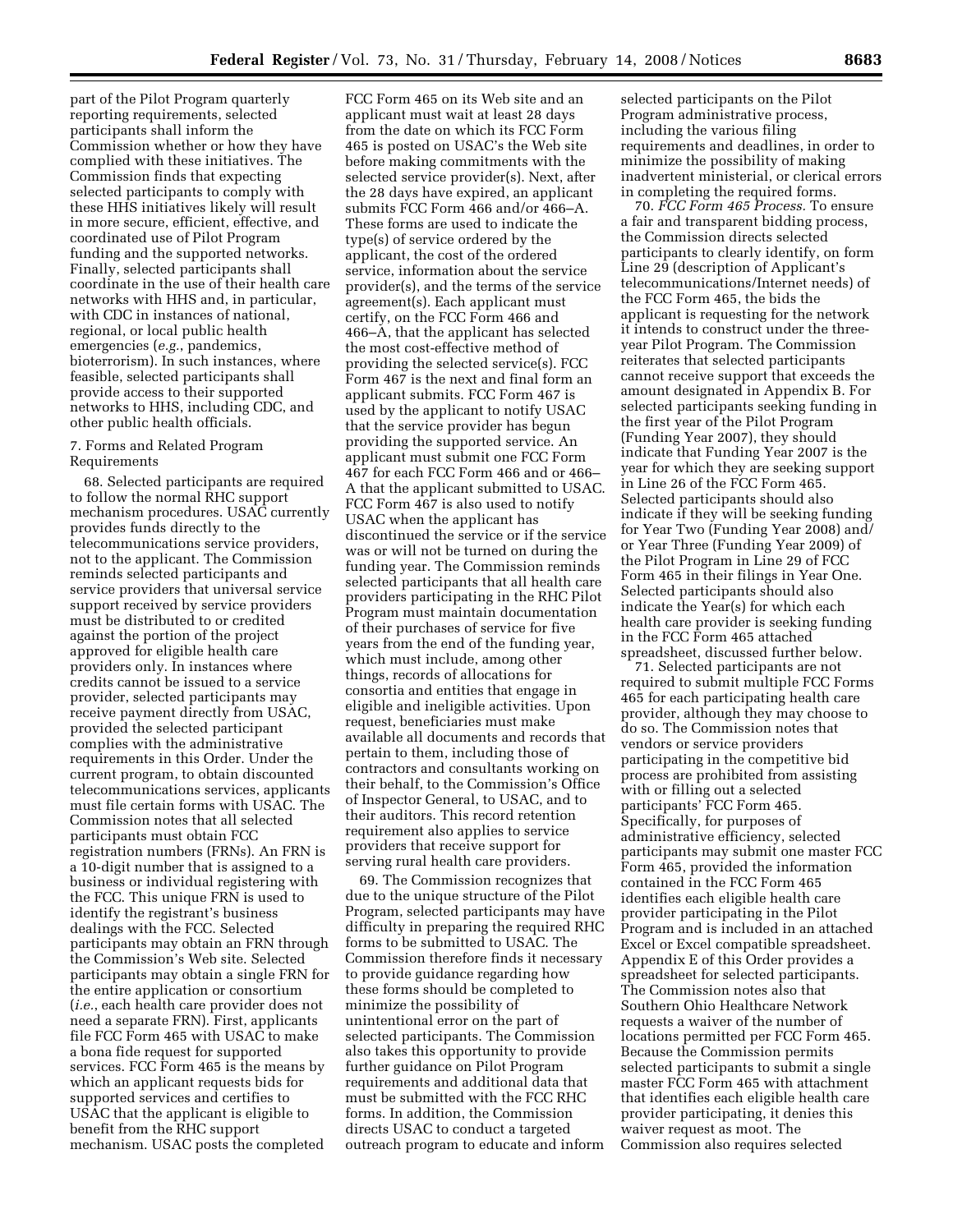participants to provide a brief explanation for each health care provider participating in the network, identifying why each health care provider is eligible under section 254 of the 1996 Act and the Commission's rules and orders. This information should be included in an attachment to the FCC Form 465 submitted to USAC. The Commission notes also that FCC Form 465 requires applicants to certify that the health care provider is located in a rural area. As described above, the Pilot Program is open to all eligible public and non-profit health care providers. Therefore, the Commission clarifies that a participating non-rural eligible health care provider need not certify that it is located in a rural area. Consistent with USAC procedures, electronic signatures are permissible for purposes of the FCC Form 465 attachment. Selected participants that anticipate competitively bidding out their entire approved network project need only submit FCC Form 465 and the attached spreadsheet in Year One (or the first year they intend to competitively bid the project). Selected participants that anticipate competitively bidding their network project each Funding Year of the Pilot Program (*e.g.*, Year One, Year Two, and Year Three) shall submit a new FCC Form 465 within the appropriate Funding Year window(s) and requisite attachments for each stage. Selected participants whose network projects include both an initial network design study and network construction based on that initial network design study are required to competitively bid the network construction portion of the project separate from the initial network design study. To the extent that a selected participant seeks to add, remove, or substitute a health care provider in its proposed network after a funding commitment has been made by USAC, the selected participant must file an amended FCC Form 465 Attachment providing any new FCC Form 465 information in order to allow USAC to determine its statutory eligibility. The Commission notes, however, once USAC has issued an FCL, program support for the relevant Pilot Program Funding Year is capped at that amount. In addition, along with its FCC Form 465 and related spreadsheet, each selected participant must also submit a copy of the most recent record version of its application previously submitted to the Commission as of the release date of this Order (as modified by, or consistent with, this Order, if applicable). Selected participants must also provide sufficient information to define the scope of the project and

network costs to enable an effective competitive bidding process. The Commission notes that selected participants may not pre-qualify service providers for the competitive bidding process.

72. Finally, the Commission requires each applicant to include with its FCC Form 465 a Letter of Agency (LOA) from each participating health care facility to authorize the lead project coordinator to act on its behalf, to demonstrate that each health care provider has agreed to participate in the selected participant's network, and to avoid improper duplicate support for health care providers participating in multiple networks. The Commission has affirmed USAC's requirement that an applicant applying as a consortium in the E-Rate program must submit an LOA from each of its members expressly authorizing the applicant to submit an applicant on its behalf. LOAs should include, at a minimum: The name of the entity filing the application (i.e., lead applicant or consortium leader); name of the entity authorizing the filing of the application (i.e., the participating health care provider/consortium member); the relationship of the facility to the lead entity filing the application; the specific timeframe the LOA covers; the signature, title and contact information (including phone number, physical address, and e-mail address) of an official who is authorized to act on behalf of the health care provider/ consortium member; signature date; and the type of services covered by the LOA. For health care providers located on tribal lands, LOAs must also be signed by the appropriate management representative of the health care facility. In most cases, this will be the director of the facility. If the facility is a contract facility that is run solely by the tribe, the appropriate tribal leader, such as the tribal chairperson, president, or governor, shall also sign the LOA, unless the health care responsibilities have been duly delegated to another tribal government representative. The Commission notes that a number of selected participants have included health care provider participants in their networks that are also participating in another selected participant's proposed network. Although the Commission does not prohibit a health care provider from participating in more than one selected participant's supported project, it is prohibited from receiving support for the same or similar services. Specifically, network costs for participation in one project must be separate and distinct from network costs

resulting from participation in any other project.

73. *SPIN Requirement.* All service providers that participate in the RHC Pilot Program are required to have a Service Provider Identification Number (SPIN). SPINs must be assigned before USAC can authorize support payments; therefore, all service providers submitting bids to provide services to selected participants will need to complete and submit a Form 498 to USAC for review and approval if selected by a participant before funding commitments can be made. Only service providers that have not already been assigned a SPIN by USAC will need to complete and submit a Form 498. Form 498 can be found on the USAC Web site on its forms page.

74. *FCC Form 466–A Process.* Selected participants should submit an FCC Form 466–A to indicate the type(s) of network construction ordered, the cost of the ordered network construction, information about the service provider(s), and the terms of the service agreements. To the extent a selected participant files an FCC Form 466 instead of an FCC Form 466–A, USAC may permit the selected participant to amend its filing by submitting an FCC Form 466–A to replace the FCC Form 466. The Commission notes that although the title of this Form is ''Internet Services Funding Request and Certification Form,'' selected participants should use the FCC Form 466–A for all eligible funding requests under the Pilot Program because it is suitable for Pilot Program purposes. Selected participants are not required to submit multiple FCC Forms 466–A for each participating health care provider location, although they may choose to do so. Specifically, for purposes of administrative efficiency, selected participants may submit one master FCC Form 466–A, provided the information contained in the FCC Form 466–A identifies the location of each health care provider participating in the Pilot Program and is included in an attached Excel or Excel compatible spreadsheet. Appendix F of this Order provides a spreadsheet for selected participants. Consistent with USAC procedures, electronic signatures are permissible for purposes of the FCC Form 466–A attachment. Selected participants seeking funding for Year One of the Pilot Program (Funding Year 2007) should indicate this in Line 16. For selected participants that seek to receive support under Year One of the Pilot Program, the due date is June 30, 2008, consistent with Commission rules. Thereafter, the due date for each year of the Pilot Program corresponds with the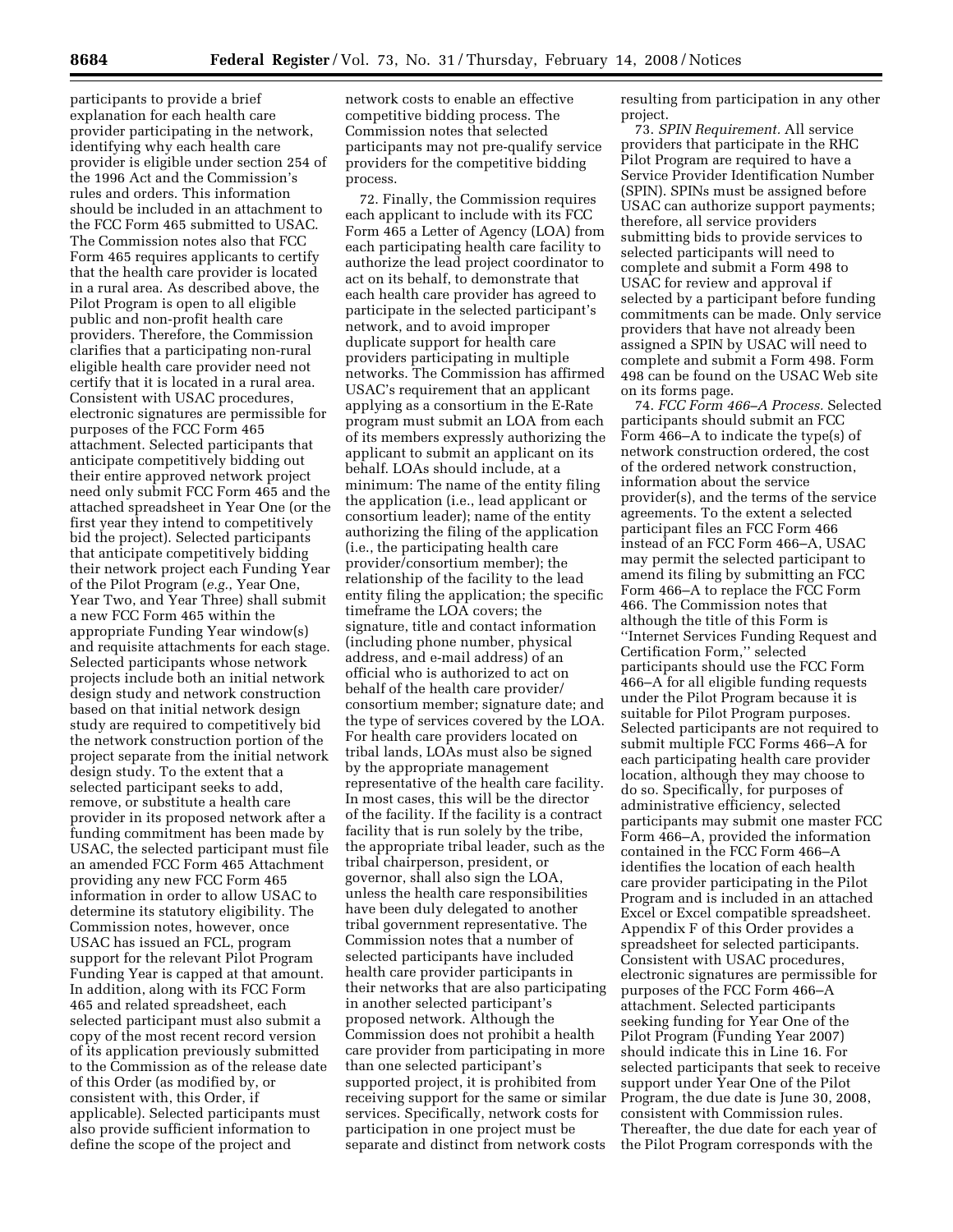existing RHC support mechanism deadline. Thus, the FCC Form 466–A is due on June 30, and the FCC Form 465 is due 28 days prior, on June 2. Selected participants seeking funding for Year Two (Funding Year 2008) and/or Year Three (Funding Year 2009) of the Pilot Program should indicate the applicable Funding Years in their description in Box 17. In addition, on Line 18 of FCC Form 466–A, upon request, selected participants should provide documentation to allow USAC to clearly identify allocated eligible costs related to the provision of services for each health care provider.

75. Along with its FCC Form 466–A, a selected participant must submit to USAC a copy of the contracts or service agreements with the selected service provider(s). Selected participants shall also include a detailed line-item network costs worksheet that includes a breakdown of total network costs (both eligible and ineligible costs). Selected participants choosing to submit multiple FCC Forms 466–A need only submit one master network costs worksheet. Selected participants' network costs worksheet submissions shall demonstrate how ineligible (*e.g.*, for-profit) participants will pay their fair share of network costs. Selected participants shall identify these costs with specificity in their network costs worksheet submissions. USAC may reject line-item worksheets that lack sufficient specificity to determine that costs are eligible under this Order or the 1996 Act. Selected participants shall also identify in their network costs worksheet Pilot Program the applicable maximum funding amounts pursuant to this Order. In addition, each selected participant must identify with specificity its source of funding for its 15 percent contribution of eligible network costs in its line-item network costs worksheet submitted to USAC. A network costs worksheet for submission to USAC is attached to this Order at Appendix G. Selected participants must use this worksheet when submitting their funding requests to USAC.

76. A selected participant requesting funds for a multi-year contract (*e.g.*, Year One and Year Two, or Year One, Two, and Three) should indicate this in its initial network costs worksheet submissions. Although a selected participant may utilize a multi-year contract, USAC may commit funding for only a single year in that year's FCL for the participant, *i.e.*, USAC shall issue a separate FCL upon receiving the FCC Form 466–A and related attachments on an annual basis for the applicable funding year. A participant using multiyear contracts is not required to re-bid

the contract in subsequent Pilot Program funding years, but it must submit a network costs worksheet and FCC Form 466–A to USAC for commitment approval for each funding year it participates in the Pilot Program. A selected participant who seeks funding for a multi-year agreement may only modify its network (including adding, deleting, or substituting health care providers) to the extent that funding does not exceed the funding year amount listed in the selected participant's initial network costs worksheet for the applicable funding year.

77. Selected participants alternatively may choose to competitively bid their projects in phases (*e.g.*, Year One network design study; Year Two network construction and installation) for each year that they participate in the Pilot Program, in which case selected participants shall submit FCC Forms 465 and 466–A and the requisite attachments, as described in this Order, for each year they participate. Selected participants that elect to request funding for a single year (*e.g.*, Year One), but intend to request funding for additional Pilot Program Years (*e.g.*, Year Two or Year Three) should submit a detailed line-item network costs worksheet for the additional Pilot Program Years for which it intends to request funding in Year One.

78. The Commission requires selected participants and participating service providers (once selected through the competitive bidding process) to file a certification with their FCC Form 466– A with the Commission and with USAC stating that all federal RHC Pilot Program support provided to selected participants and participating service providers will be used only for the eligible Pilot Program purposes for which the support is intended, as described in this Order, and consistent with related Commission orders, section 254(h)(2)(A) of the 1996 Act, and § 54.601 *et seq.* of the Commission's rules. For selected participants, certifications shall be filed by the lead applicant, as well as the legally and financially responsible organization, if not the same entity. Pilot Program support amounts shall only be committed by USAC to the extent that the requisite certification has been filed. The certification must be filed with both the Office of the Secretary of the Commission, clearly referencing WC Docket No. 02–60, and with USAC in the form of a sworn affidavit executed by a corporate officer attesting to the use of the Pilot Program support for the approved Pilot Program purposes for which support is intended. Selected

participants and participating service providers must also send a courtesy copy of their certifications to Antoinette Stevens, (202) 418–7387, *antoinette.stevens@fcc.gov* in the Telecommunications Access Policy Division, Wireline Competition Bureau, Federal Communications Commission, 445 12th Street, SW., Washington, DC 20554. Failure to certify will result in suspension of processing of the selected participant's forms and support. Upon receipt and approval of a selected participant's FCC Form 466–A, USAC will then issue a FCL for each Pilot Program funding year. USAC shall also provide the lead project coordinator with a copy of an FCL concerning any funding request for which it is the lead project coordinator.

79. *FCC Form 467 Process.* The Commission also finds that it is necessary to provide selected participants with guidance regarding how to fill out FCC Form 467 for reimbursement. In the third box of Block 3 on FCC Form 467, selected participants are asked to indicate, among other things, whether ''service was not (or will not be) turned on during the funding year.'' Selected participants should leave the third box of Block 3 blank. Instead, the Commission directs selected participants to notify USAC and the Commission, in writing, when the approved network project has been initiated within 45 calendar days of initiation. Selected participants must file a copy of this notice with the Commission in WC Docket No. 02–60. Selected participants must also send a courtesy copy of this notification to Antoinette Stevens, (202) 418–7387, *antoinette.stevens@fcc.gov* in the Telecommunications Access Policy Division, Wireline Competition Bureau, Federal Communications Commission, 445 12th Street, SW., Washington, DC 20554. If the selected participant's network build-out has not been initiated within six months of the FCL sent by USAC to the selected participant and service provider(s) approving funding, the selected participant must notify USAC and the Commission within 30 days thereafter explaining when it anticipates that the approved network project will be initiated. Upon receipt and approval of a selected participant's FCC Form 467, USAC will then issue a Health Care Provider Support Schedule to the health care provider and the service provider. The purpose of the support schedule is to provide a detailed report of the approved service(s) and support information for each health care provider and service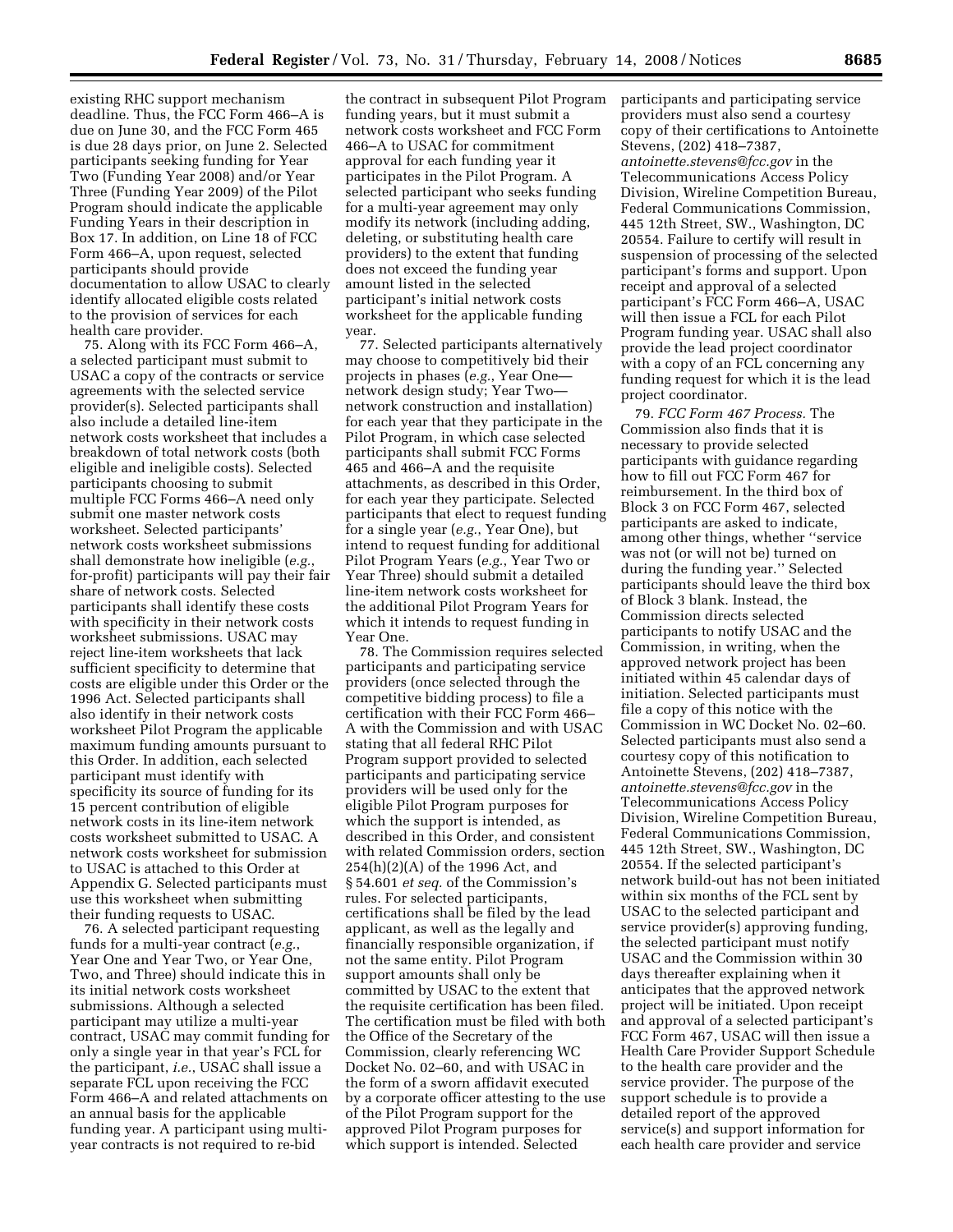provider. The service provider uses the support schedule to determine how much credit the health care provider will receive each month. Once the service provider receives the schedule, the provider must start applying program discounts to the health care provider during the next possible billing cycle based on the schedule. Selected participants must complete build-out of the networks funded by this Pilot Program within five years from the date of the initial FCL, after which the funding commitments made in this Order will no longer be available. It is appropriate to allow five years for selected participants to build out their Pilot Program networks. Unlike the E-Rate program and the existing RHC support mechanism which does not have deadlines for submitting invoices to USAC, the Pilot Program, in keeping with its limited scope, imposes a fiveyear invoicing deadline. The Commission finds this time period sufficient for network build-outs. Further, selected participants may not receive any Pilot Program support after the expiration of the invoice deadline, which is five years from receipt of their initial FCL for all Pilot Program funding years. To the extent that a Pilot Program participant fails to meet this build-out deadline, the Commission intends also to require the applicant repay any Pilot Program funds already disbursed. In addition, selected participants shall also notify the Commission and USAC in writing upon completion of the pilot project construction and network buildout. Selected participants must file a copy of this notice with the Commission in WC Docket No. 02–60. Selected participants must also send a courtesy copy of this notification to Antoinette Stevens, (202) 418–7387, *antoinette.stevens@fcc.gov* in the Telecommunications Access Policy Division, Wireline Competition Bureau, Federal Communications Commission, 445 12th Street, SW., Washington, DC 20554.

80. *USAC Outreach.* In addition to the filing requirements discussed above, each selected participant shall provide to USAC within 14 calendar days of the effective date of this Order the name, mailing address, e-mail address, and telephone number of the lead project coordinator for the Pilot Program project or consortium. Within 30 days of the effective date of this Order, USAC shall conduct an initial coordination meeting with selected participants. USAC shall further conduct a targeted outreach program to educate and inform selected participants on the Pilot Program administrative process, including

various filing requirements and deadlines, in order to minimize the possibility of selected participants making inadvertent ministerial, or clerical errors in completing the required forms. The Commission also directs USAC to notify selected participants when each funding year begins. The Commission expects that these outreach and educational efforts will assist selected participants in meeting the Pilot Program's requirements. Further, the Commission believes such an outreach program will increase awareness of the filing rules and procedures and will improve the overall efficacy of the Pilot Program. The Commission also encourages selected participants to contact USAC with questions prior to filing their FCC forms. The direction the Commission provides USAC will not lessen or preclude any of its review procedures. Indeed, the Commission retains its commitment to detecting and deterring potential instances of waste, fraud, and abuse by ensuring that USAC scrutinizes Pilot Program submissions and takes steps to educate selected participants in a manner that fosters appropriate Pilot Program participation.

81. As part of its outreach program, USAC shall also conduct educational efforts to inform selected participants of which network components are eligible for RHC Pilot Program support in order to better assist selected participants in meeting the Pilot Program's requirements. When USAC has reason to believe that a selected participant's funding request includes ineligible network components or ineligible health care providers, USAC shall: (1) Inform the selected participant promptly in writing of the deficiencies in its funding request, and (2) permit the selected participant 14 calendar days from the date of receipt of notice in writing by USAC to revise its funding request to remove the ineligible network components or facilities for which Pilot Program funding is sought or allow the selected participant to provide additional documentation to show why the components or facilities are eligible. To the extent a selected participant does not remove ineligible network components or facilities from the funding request, USAC must deny funding for those components or facilities. The 14-day period should provide sufficient time for selected participants to modify their funding requests to remove ineligible services.

82. Selected participants must submit complete and accurate information to USAC as part of the application and review process. Selected participants, however, will be provided the

opportunity to cure ministerial and clerical errors on their FCC Forms and accompanying data submitted to USAC pertaining to the Pilot Program. USAC shall inform selected participants within 14 calendar days in writing of any and all ministerial or clerical errors that it identifies in a selected participant's FCC Forms, along with a clear and specific explanation of how the selected participants can remedy those errors. USAC shall also inform selected participants within this same 14 calendar days in writing of any missing or incomplete certifications. Selected participants will be presumed to have received notice five days after such notice is postmarked by USAC. USAC shall, however, continue to work beyond the 14 days with selected participants attempting in good faith to provide documentation. Selected participants shall have 14 calendar days from the date of receipt of notice in writing by USAC to amend or re-file their FCC Forms for the sole purpose of correcting the ministerial or clerical errors identified by USAC. Selected participants shall not be permitted to make material changes to their applications. Selected participants denied funding for errors other than ministerial or clerical errors are instructed to follow USAC's and the Commission's regular appeal procedures. Selected participants that do not comply with the terms of this Order, section 254 of the 1996 Act, and Commission rules and orders will be denied funding in whole or in part, as appropriate.

83. *Disbursement of Pilot Program Funds.* USAC will disburse Pilot Program funds based on monthly submissions (*i.e.*, invoices) of actual incurred eligible expenses. The Commission notes that several applicants requested that awarded funds be distributed in a specific manner, departing from established USAC precedents. For the reasons explained herein, Pilot Program funds will be distributed as described in this Order. Service providers are only permitted to invoice USAC for eligible services apportioned to eligible health care provider network participants. Service providers shall submit detailed invoices to USAC on a monthly basis for actual incurred costs. This invoice process will permit disbursement of funds to ensure that the selected participants' network projects proceed, while allowing USAC and the Commission to monitor expenditures in order to ensure compliance with the Pilot Program and prevent waste, fraud, and abuse. USAC shall respond to service provider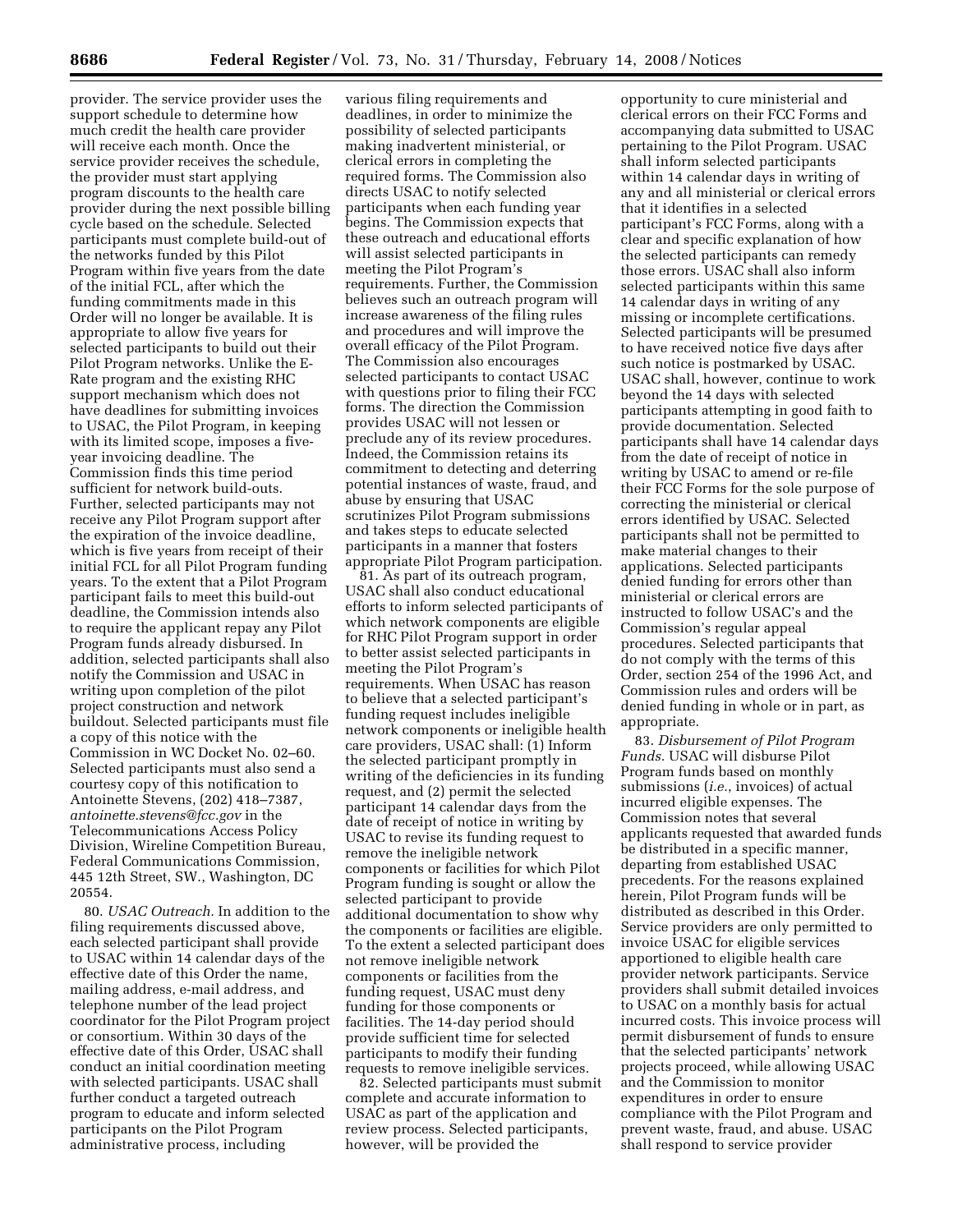invoices in accordance with its current invoicing payment plan. USAC follows a bi-monthly invoicing cycle. Invoices received from the 1st through the 15th of the month will be processed by the 20th of the month. Invoices received from the 16th through the 31st of the month will be processed by the 5th of the following month. The Commission directs USAC to modify its current sample ''RHCD Service Provider Invoice'' for purposes of the Pilot Program to ensure consistency with this Order. In doing so, USAC shall ensure that invoices reflect total incurred eligible costs, including those eligible costs for which selected participants will be responsible, to enable USAC to adjust disbursements to service providers to 85 percent or less of eligible incurred costs. All invoices shall also be approved by the lead project coordinator authorized to act on behalf the health care provider(s), confirming the network build-out or services related to the itemized costs were received by each participating health care provider. The lead project coordinator shall also confirm and demonstrate to USAC that the selected participant's 15 percent funding contribution has been provided to the service provider for each invoice. Further, the Commission expects USAC to review data submitted by Pilot Program participants to ensure that participants' data submissions are consistent with invoices submitted as well as to ensure that network deployments are proceeding according to the approved dedicated network plans. Finally, the Commission directs USAC to conduct random site visits to selected participants to ensure support is being used for its intended purposes, as well as to conduct site visits as necessary and appropriate based on USAC's review of the selected participants' data submissions. If funding is disbursed to any service provider and the approved network project is abandoned or left incomplete, the Commission permits USAC to pursue recovery of funds from the selected participant's financially and legally responsible organization, eligible health care providers, or service provider, as appropriate. In addition, as discussed *infra*, the Commission may seek recovery of funds, assess forfeitures, or impose fines if it determines that Pilot Program support has been used in violation of Commission rules or orders, or section 254 of the 1996 Act.

# 8. Waivers

84. In the *2006 Pilot Program Order,*  the Commission indicated that, after

they are selected, the selected participants would work within the confines of the existing RHC support mechanism, including the requirement ''to comply with the existing competitive bidding requirements, certification requirements, and other measures intended to ensure funds are used for their intended purposes.'' The Commission indicated, however, that it would waive additional program rules if such waivers are necessary for the successful operation of the Pilot Program. After reviewing the applications and the requested rule waivers, the Commission finds that selected participants have not demonstrated good cause exists to warrant waiving certain Commission rules, including the competitive bidding rules and the rule prohibiting resale of telecommunications services or network capacity. Among other reasons, the Commission finds requiring selected participants to comply with these rules will further the goals and principals of the *2006 Pilot Program Order* and protect against waste, fraud, and abuse. For the reasons discussed below, however, the Commission finds good cause to waive the program application deadline and to clarify other administrative rules related to participation in the Pilot Program.

## a. Competitive Bidding

85. Pursuant to §§ 54.603 and 54.615 of the Commission's rules, each eligible health care provider must participate in a competitive bidding process and follow any additional applicable state, local, or other procurement requirements to select the most costeffective provider of services eligible for universal service support under the RHC support mechanism. The Commission previously granted a limited waiver of the rural health care program's competitive bidding and costeffectiveness rules to allow selected participants to pre-select Internet2 or NLR. The Commission clarifies that this waiver only applies to pre-selecting Internet2 or NLR and that selected participants must follow the competitive bidding rules for all other service requests. To satisfy the competitive bidding requirements, selected participants must submit an FCC Form 465 that includes a description of the services for which the health care provider is seeking support and wait at least 28 days from the date on which this information is posted on the USAC's website before making commitments with the selected service provider. After selecting a service provider, the participant must certify that it selected the most cost-effective

method of providing service. A selected Pilot Program participant may select a service provider(s) that may be part of a pre-existing contract(s), provided that the selection of the provider(s) complies with the terms of this Order, including the Commission's competitive bidding rules. Construction or services completed prior to compliance with the competitive bidding requirements are not eligible for Pilot Program funding. Various selected participants request a waiver of these competitive bidding requirements. The majority of these selected participants argue that waivers are necessary because they have preselected their preferred service provider or would like to select service providers without the burden or uncertainty of the competitive bidding process. Other selected participants argue that waivers are necessary because they have already contracted with service providers. For the reasons discussed below, the Commission does not find selected participants have demonstrated good cause exists for waiving the competitive bidding rules.

86. In establishing the competitive bidding process, the Commission determined that a competitive bidding requirement was necessary to ''help minimize the support required by ensuring that rural health care providers are aware of cost-effective alternatives'' and ''ensure that the universal service fund is used wisely and efficiently.'' The selected participants requesting waivers identify service providers they would like to provide service or those that are already providing service but give no assurance that they are aware of other alternatives or that the identified providers offer the most cost-effective method of providing service. For example, Rural Nebraska Healthcare Network claims that the competitive bidding process is unnecessary because Mobius Communications Company is ''uniquely positioned to bury fiber and maintain the system in western Nebraska'' but does not demonstrate that Mobius is the most cost-effective choice because it does not explain whether it sought bids from, or even considered providers other than Mobius. Similarly, Rural Wisconsin Health Cooperative requests a waiver of the competitive requirements because it has ''identified Charter Communications as the optimal provider'' but does not explain if it considered or is aware of other providers or why Charter Communications is superior to other potential providers. The competitive bidding requirements are not unduly burdensome because, if the service provider the selected participant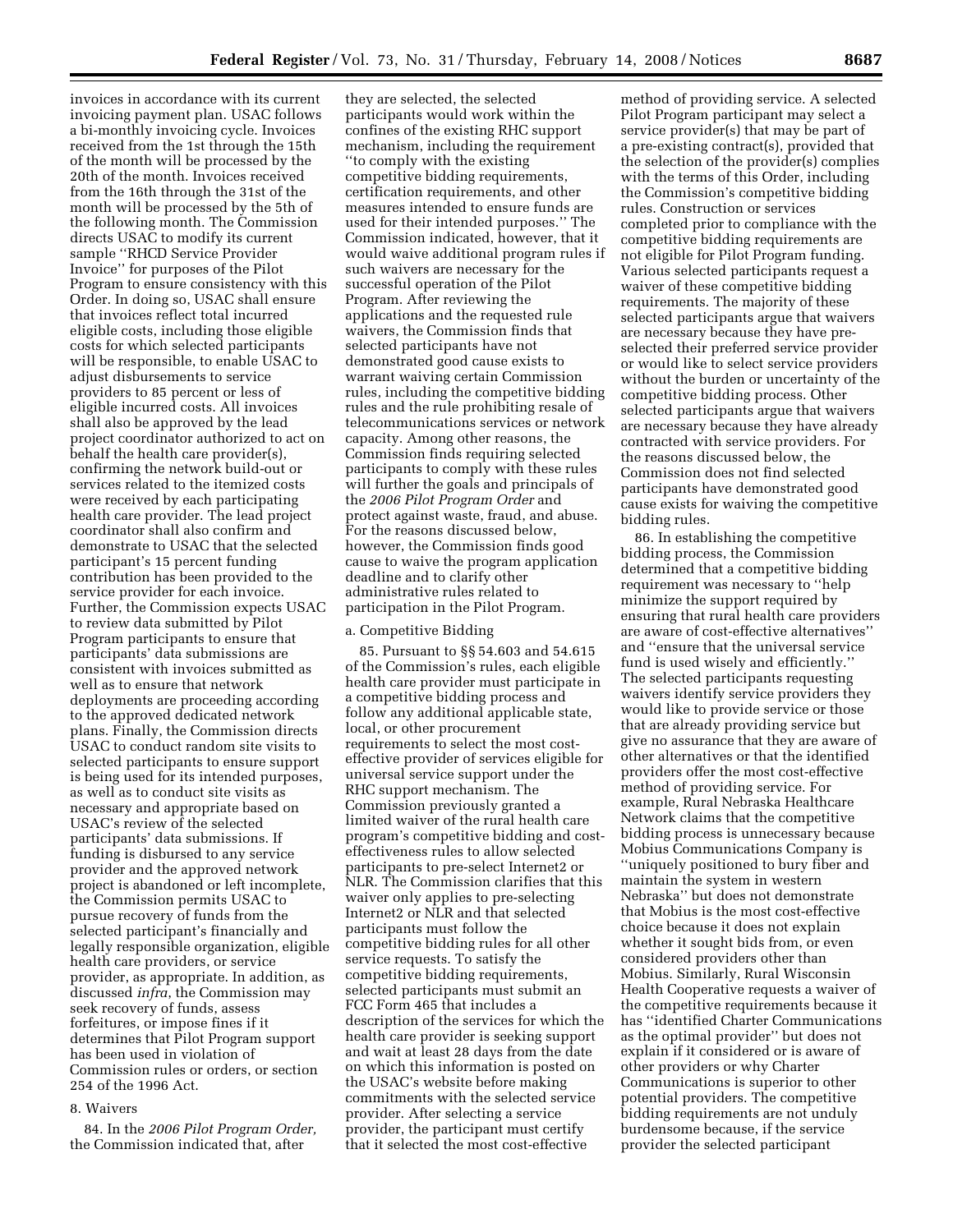identified in its application is the most cost-effective, the selected participant can select that service provider after completing the competitive bidding process; if this service provider is not the most cost-effective, then the competitive bidding process may identify more cost-effective solutions. In using the competitive bidding process, selected participants will thus have an opportunity to identity and select the most cost-effective service provider to build-out their proposed network projects. The competitive bidding requirements also will not create any unreasonable delays for selected participants because the selected participant must wait only 28 days from the date its service request is posted on USAC's website to select the most costeffective method of providing service. Accordingly, the Commission finds selected participants have not demonstrated that special circumstances warrant deviation from §§ 54.603 and 54.615 of the Commission's rules.

87. Requiring all selected participants to strictly comply with the competitive bidding process is in the public interest because the competitive bidding process is vital to the Commission's effort to ensure that universal service funds support services that satisfy the exact needs of an institution in the most costeffective manner. The competitive bidding requirements ensure that selected participants are aware of the most cost-effective method of providing service and ensures that universal service funds are used wisely and efficiently, thereby providing safeguards to protect against waste, fraud, and abuse. Additionally, the competitive bidding rules are consistent with section  $254(h)(2)(A)$  of the 1996 Act because competitive bidding furthers the requirement of ''competitively neutrality'' by ensuring that universal service support does not disadvantage one provider over another, or unfairly favor or disfavor one technology over the other. The Commission finds that it is in the public interest and consistent with the *2006 Pilot Program Order* to require all participants to participate in the competitive bidding process. None of the selected participants that seek a waiver of the competitive bidding process offer persuasive evidence to the contrary. Accordingly, the Commission does not find good cause exists to waive the Commission's competitive bidding rules.

88. Heartland Unified Broadband Network seeks a waiver of § 54.611 of the Commission's rules to allow it to be reimbursed for equipment that it has already ordered. The Commission denies this waiver as moot because, as

explained above, all selected participants are required to comply with the competitive bidding requirements that require soliciting bids prior to entering into agreements with providers. The Commission also denies this waiver because it is inconsistent with the Pilot Program goal to only fund the construction of new broadband facilities.

89. To further prevent against waste, fraud, and abuse, the Commission requires participants to identify, when they submit their Form 465, to USAC and the Commission any consultants, service providers, or any other outside experts, whether paid or unpaid, who aided in the preparation of their Pilot Program applications. Pilot Program participants must also retain records and make available all document and records that pertain to them, including those of contractors and consultants working on their behalf, to the Commission's OIG, to the USF Administrator, and to their auditors. The Commission also notes that sanctions, including enforcement action, are appropriate in cases of waste, fraud, and abuse. For example, Rocky Mountain HealthNet identifies service provider participants and a consultant who helped prepare its application. Also, Northeast HealthNet identifies a consultant who helped prepare its applications. Identifying these consultants and outside experts could facilitate the ability of USAC, the Commission, and law enforcement officials to identify and prosecute individuals that may seek to manipulate the competitive bidding process or engage in other illegal acts. To ensure selected participants comply with the competitive bidding requirements, they must disclose all of the types of relationships explained above.

## b. Restriction on Resale

90. Section 254(h)(3) of the 1996 Act provides that ''[t]elecommunications services and network capacity provided to a public institutional telecommunications user under this section may not be sold, resold, or otherwise transferred by such user in consideration for money or any other thing of value.'' The Commission interpreted this section to restrict the resale of any services purchased pursuant to the section 254(h) discount for services under the RHC support mechanism. Rural Nebraska Healthcare Network seeks a waiver, if necessary, of the resale prohibition set forth in § 54.617(a) of the Commission's rules. Rural Nebraska Healthcare Network argues that this rule should not be interpreted to prohibit the provision of

capacity to for-profit entities or to the fiber strands ownership plan detailed in its application.

91. As an initial matter, the Commission notes that although the Commission has authority to waive regulatory requirements, it does not have authority to waive a requirement imposed by statute. Although Rural Nebraska Healthcare Network couches its request as one of waiver of the Commission's rules, it is actually requesting a waiver of the statute. The implementation of rule 54.617(a) flowed directly from the plain meaning of the statute. Thus, regardless of whether the Commission were to waive the rule, the statutory prohibition on resale would still remain. The Commission concludes, because rule 54.617(a) is based on a statute, it cannot be waived.

92. The Commission further notes that, the prohibition on resale does not prohibit for-profit entities, paying their fair share of network costs, from participating in a selected participant's network. Section 254(h)(3) of the 1996 Act and § 54.617(a) of the Commission's rules are not implicated when for-profit entities pay their own costs and do not receive discounts provided to eligible health care providers. A selected participant cannot sell its network capacity supported by funding under the Pilot Program but could share network capacity with an ineligible entity as long as the ineligible entity pays its fair share of network costs attributable to the portion of network capacity used. To the extent participants connect to for-profit entities they may do so as long as they comply with § 54.617 and any other applicable Commission rules.

93. To prevent against violation of the prohibition on resale of supported services and to further prevent against waste, fraud, and abuse, the Commission requires participants to identify all for-profit or other ineligible entities, how their fair share of network costs was assessed, and proof that these entities paid or will pay for their costs. Specifically, as part of their reporting requirements in Appendix D of this Order, selected participants must: Provide project contact and coordination information; identify all health care facilities included in the network; provide a network narrative; provide a diagram of the planned network indicating those facilities currently in place; identify the nonrecurring and recurring costs; describe how costs have been apportioned and the sources of the funds to pay them; identify any technical or non-technical requirements or procedures necessary for ineligible entities to connect to the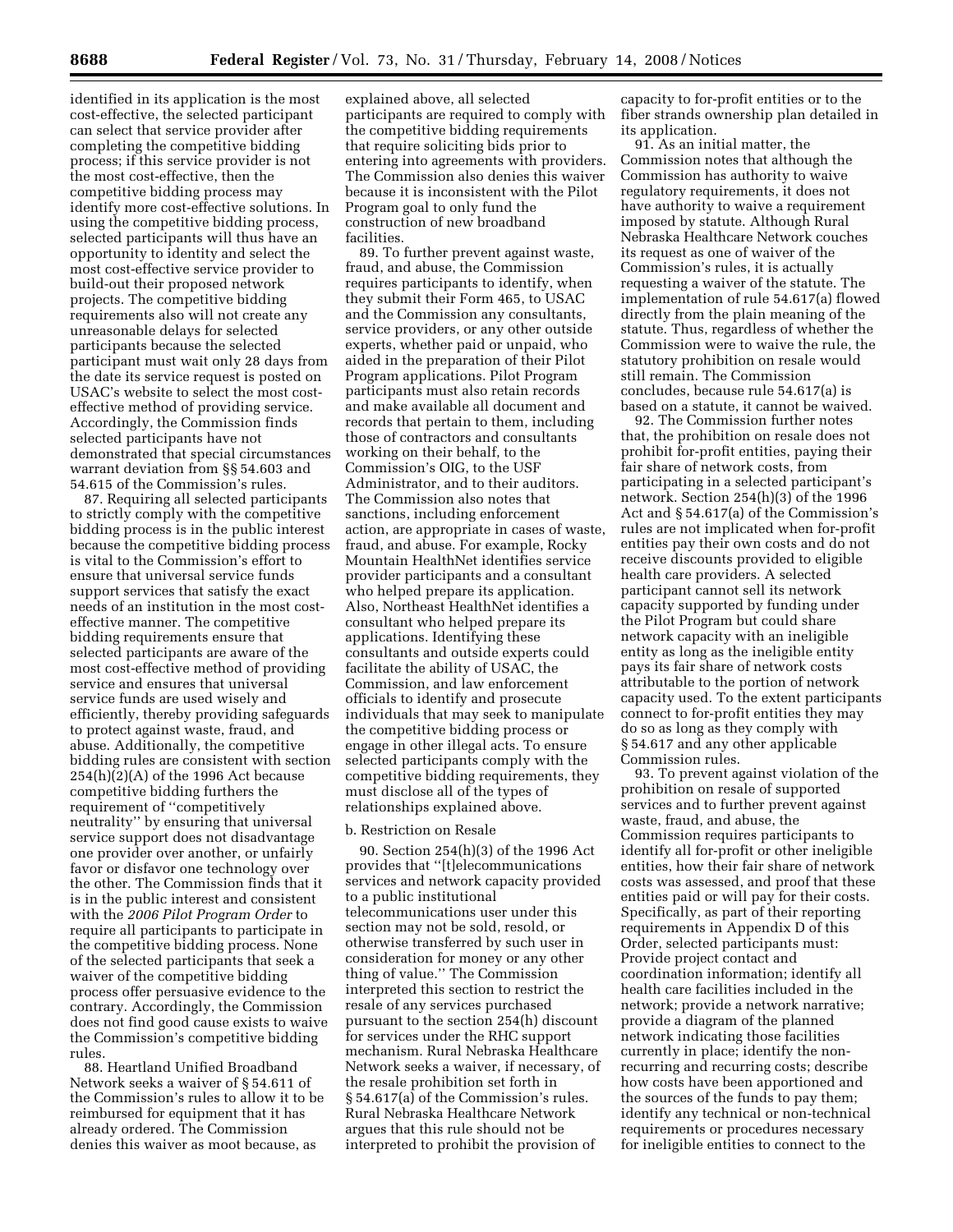participant's network; provide an update on the project management plan; provide information on the network's self sustainability; and provide detail on how the supported network has advanced telemedicine benefits.

#### c. Eligibility

94. Texas Health Information Network Collaborative and Virginia Acute Stroke Telehealth Project request that the Commission expand the list of facilities eligible for support. Section 254(h)(7)(b) of the 1996 Act defines health care providers. The Commission adopted § 54.601 of its rules based on a plain reading of the statute. In the *2006 Pilot Program Order,* the Commission explained that it would use the definition of health care provider found in § 54.601 of the Commission rules to determine what facilities are eligible for support. As explained above, the Commission does not have authority to waive a requirement imposed by statute. The Commission concludes, because § 54.601 is based on a statutory requirement, the Commission cannot waive § 54.601 and expand the types of health care facilities that are eligible for support under the Pilot Program. The Commission finds however, although emergency medical service facilities themselves are not eligible providers for purposes of the RHC Pilot Program, Pilot Program funds may be used to support costs of connecting emergency medical service facilities to eligible health care providers to the extent that the emergency medical services facility is part of the eligible health care provider.

## d. Service Eligibility

95. The Missouri Telehealth Network and Iowa Health System seek a waiver of § 54.601(c) of the Commission's rules to ensure that funding under the Pilot Program is not restricted to funding available under the existing RHC support mechanism. Section 54.601 of the Commission's rules identifies which services are supported under the existing RHC support mechanism. Because the Pilot Program provides funding to cover the costs associated with different facilities and services than does the existing support mechanism, the Commission finds that it is necessary to waive this section of our rules. Specifically, Pilot Program funding is not limited to the provision of telecommunications services and Internet access, but rather includes funding of infrastructure deployment and network design studies, as well. Accordingly, the Commission finds good cause exists to waive § 54.601(c) of the Commission's rules to enable

selected participants to receive support for the eligible support described above.

### e. Filing Deadline

96. The deadline for receipt of Pilot Program applications was May 7, 2007. A number of applicants filed their applications one day after the deadline on May 8, 2007. Some of these applicants filed petitions with the Commission seeking a waiver of the May 7, 2007, filing deadline. For example, Texas Health Information Collaborative seeks a waiver because it contends it attempted to file its application electronically before the deadline but, due to technical difficulties, its application was received at 12:02 a.m. on May 8, 2007. Also, Western Carolina University contends it should be granted a waiver because technical difficulties prevented it from timely filing its application.

97. The Commission finds that good cause exists to accept late filed applications because the applicants provide information and seek funding for projects that further the goals of the Pilot Program to stimulate deployment of innovative telehealth, and in particular, telemedicine services to those areas of the country where the need for those benefits is most acute. Furthermore, the late filed applications will help further the goals of the Pilot Program because they provide the Commission with information about how to revise the existing RHC support mechanism. Accepting these applications has not caused any delay; indeed, the Commission finds it significant that none of the applicants missed the filing deadline by more than one day. Moreover, many of the late applications were mailed before the deadline but received after the deadline, while other applicants tried unsuccessfully to file their applications electronically before the deadline. Accordingly, the Commission waives the May 7, 2007, deadline and accepts the applications filed after the deadline. The Commission waives this request for all applicants that filed late. This waiver, however, is not an ongoing waiver. The Commission will not consider applications that have yet to be filed. Further, the Commission clarifies that in supra Part D, the Commission denies United Health Services' application based on a review of its application, not because it was received after the filing deadline.

# f. Distributing Support

98. Section 54.611 of the Commission's rules sets forth how a telecommunications service provider may receive universal service support

for providing service to an eligible health care provider. Pursuant to § 54.611, a telecommunications carrier providing services eligible for rural health care universal support shall offset the amount eligible for support against its universal service obligation. If the total amount of support owed to the carrier exceeds its universal service payment obligation, calculated on an annual basis, the carrier is entitled to receive the differential as a direct reimbursement. Any reimbursement due a carrier, however, shall be made after the offset is credited against the carrier's universal service obligation. Any reimbursement shall be submitted to a carrier no later than the first quarter of the calendar year following the year in which the costs for the services were incurred.

99. Some selected participants have requested a waiver of § 54.611. These selected participants claim that a different type of distribution process is needed for the Pilot Program. For example, Rural Nebraska Healthcare Network argues that a waiver is necessary because the offset provision cannot be applied to nontelecommunications carriers and support must be distributed in a manner that allows for the buildout of the proposed networks to proceed immediately. Similarly, the California Healthcare Network argues that § 54.611 should be waived to allow nontelecommunications carriers to receive funding under the Pilot Program and to allow ''USAC to pay vendor(s) monthly based on invoiced amounts.

100. The Commission finds good cause exists to waive § 54.611 of the rules, as described herein. The Commission agrees with those applicants that argue that a waiver is necessary for non-telecommunications carriers seeking funding. As explained above, section 254(h)(2)(A) does not limit support to only eligible telecommunications carriers. Because the rule is drafted to apply to eligible telecommunications carriers only, the Commission finds it necessary and in the public interest to waive it for noneligible telecommunications carriers selected to participate in the Pilot Program.

101. The Commission also finds that good cause exists to waive this rule to permit both telecommunications carriers and non-telecommunications carriers to be distributed support in the same manner. Because § 54.611 requires USAC to reimburse carriers the first quarter of the calendar year following the year in which costs were incurred, providers receiving support under the Pilot Program could be owed millions of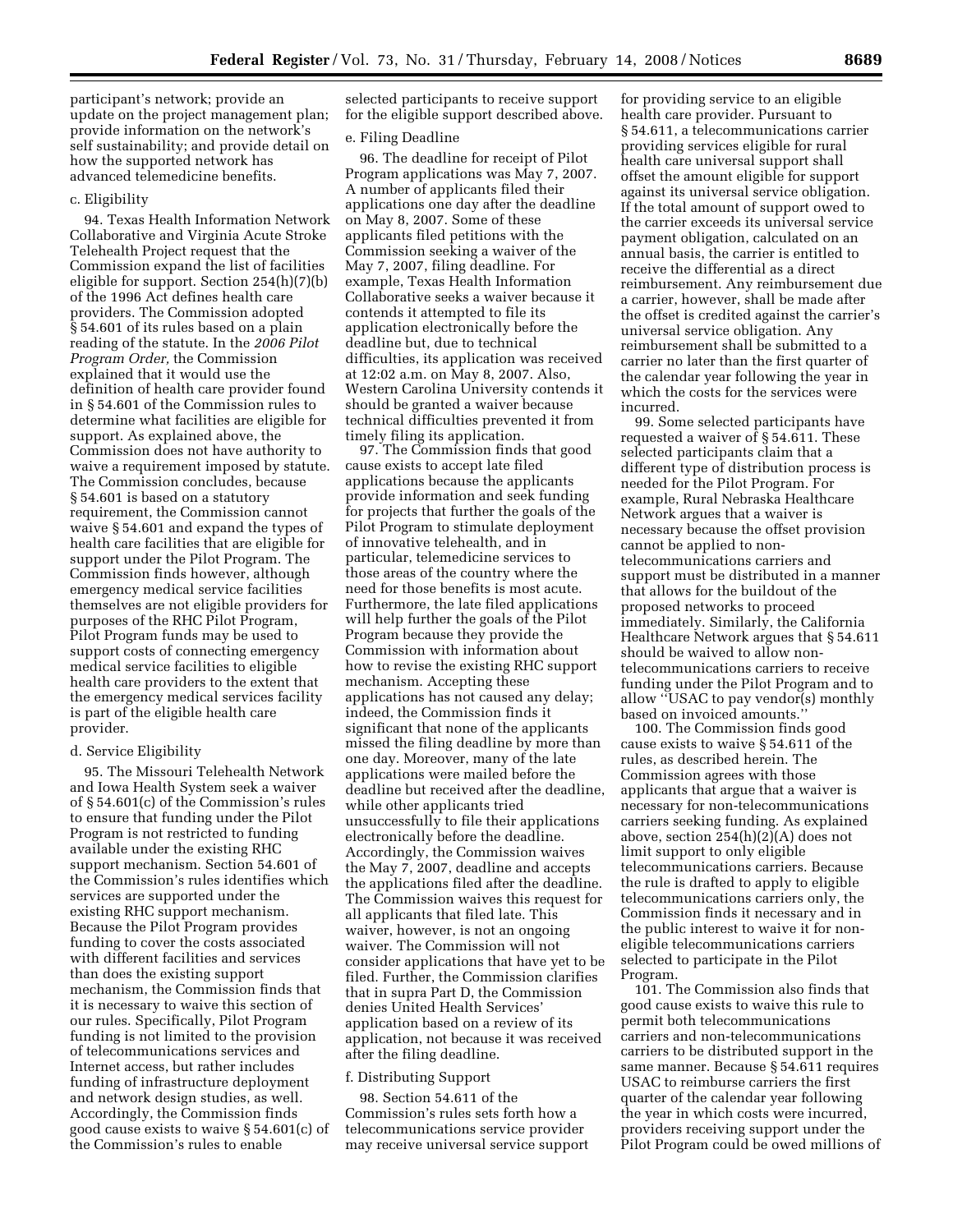dollars by the time they are reimbursed in full. Such a delay in reimbursement could jeopardize the timely deployment of selected participants' broadband networks, which would be contrary to the goals of the Pilot Program to stimulate deployment of broadband infrastructure necessary to support telemedicine services to those areas of the country where the needs for those benefits is most acute. Additionally, § 54.611 could produce an inequitable result by depriving providers of the funding flow needed to continue to perform their service contracts with selected participants because, among other things, service providers may potentially be unable to meet their payment obligations to vendors without finding other means of financial support. Waiving § 54.611 also serves the public interest because it promotes the goals of section 254 of the 1996 Act to enhance access to advanced telecommunications and information services for health care providers. Accordingly, the Commission finds good cause exists to waive § 54.611 and instructs all participants, service providers, and USAC to follow the support distribution method outlined in this Order.

# g. Funding Year 2006 Deadline

102. Selected participants also request that the Commission waive the Funding Year 2006 deadline. Section 54.623(c)(3) of the Commission's rules establishes June 30 as the deadline for all required forms to be filed with USAC for the funding year that begins on the previous July 1. Therefore, for funding year 2006, the deadline is June 30, 2007. Although participants were selected after the June 30, 2007 deadline, a waiver of § 54.623 is not necessary because, as detailed in *supra* section III.B, Funding Year 2006 Pilot Program support will be rolled over to Funding Year 2007, and Year One of the RHC Pilot Program will begin in Funding Year 2007. The Commission therefore, finds these waiver requests are moot.

#### h. Other Waiver Requests

103. The Pilot Program is broader in scope than the existing RHC support mechanism because it provides funding for up to 85 percent of eligible costs associated with the construction of dedicated broadband health care network capacity that connects health care providers in a state and region. In contrast, the existing RHC support mechanism is designed to ensure that rural health care providers pay no more than their urban counterparts for their telecommunications needs. Because the Pilot Program and existing RHC support

mechanism support different network connections related to rural health care, many of the rules that apply to the existing program may not apply to the Pilot Program. Various participants note that the Commission's rules for the existing RHC support mechanism are either inapplicable or should be waived to achieve the goals of the Pilot Program. In particular, participants request waivers of and specific deviation from Commission rules to allow: (1) Funding for services supplied by providers who are not telecommunications carriers or Internet service providers; (2) non-rural eligible entities to directly request funding under the Pilot Program; (3) selected participants to receive funding for services that exceed the maximum supported distance for rural health care providers and not base support on the difference between the urban and rural rate; and (4) support to be based on actual costs, not the difference between the urban and rural rate. The Commission agrees with these commenters that many of these rules may be inapplicable to the Pilot Program but, to the extent any rule is inapplicable, selected participants must follow the eligibility requirements detailed in this Order and section 254 of the 1996 Act.

104. First, funding under the Pilot Program is not limited to telecommunications providers. As discussed above, the Commission established the Pilot Program under the authority of section 254(h)(2)(A) of the 1996 Act, which does not limit support to only eligible telecommunications carriers. In the *2006 Pilot Program Order*, the Commission explained that eligible health care providers may choose any technology and provider of supported services and may utilize any currently available technology. Accordingly, service providers who participate in the competitive bidding process do not need to be eligible telecommunications carriers to receive Pilot Program funds. For example, a selected participant may choose to have the network design studies done by a non-telecommunications carrier. If a service provider is not a telecommunications carrier, certain rules providing support only to telecommunications carriers are inapplicable to the extent they do not contemplate funding to nontelecommunications carriers for the purpose of the Pilot Program.

105. Second, funding under the Pilot Program is not limited to rural health care providers. Consistent with the mandate provided in section 254(h)(2)(A) and general principles of

universal service, in the *2006 Pilot Program Order*, the Commission opened participation in the Pilot Program to all eligible public and non-profit health care providers to promote the Pilot Program goal of stimulating the deployment of innovative telehealth networks that will link rural health care facilities to urban health care facilities and provide telemedicine services to rural communities. Applicants, however, were instructed to include in their proposed networks public and non-profit health care providers that serve rural areas. Accordingly, eligible non-rural health care providers may receive funding under the Pilot Program order. To the extent the rules that govern the existing RHC support mechanism do not contemplate funding eligible non-rural health care providers, they are inapplicable. Non-rural eligible health care providers should follow the steps detailed *supra*, section II.E.7.

106. Third, the existing RHC support mechanism limits support to a maximum supported distance. The Pilot Program differs because it explicitly provides funding for deploying dedicated broadband capacity that connects health care providers in a state or region and does not set maximum supported distances. Specifically, the ''purpose of the pilot program is to encourage health care providers to aggregate their connections needs to form a comprehensive statewide or regional dedicated health care network.'' Accordingly, to the extent distance limitation rules conflict with the goals of the Pilot Program to create state and regional networks, the rules are inapplicable.

107. Fourth, the Pilot Program provides funding for up to ''85% of an applicant's costs of deploying a dedicated broadband network, including any necessary network design studies, as well as the costs of advanced telecommunications and information services that will ride over the network.'' The Commission recognized that the funding percentage under the Pilot Program exceeds the funding percentages under the existing RHC support mechanism. Unlike the existing RHC support mechanism, the Pilot Program does not use the difference between the urban rate and the rural rate to calculate support. Accordingly, the rules for calculation of support do not apply to Pilot Program participants.

# 9. Other Administrative Issues

108. The Commission also clarifies that selected participants may not receive funds for the same services under the Pilot Program and either the existing universal service programs—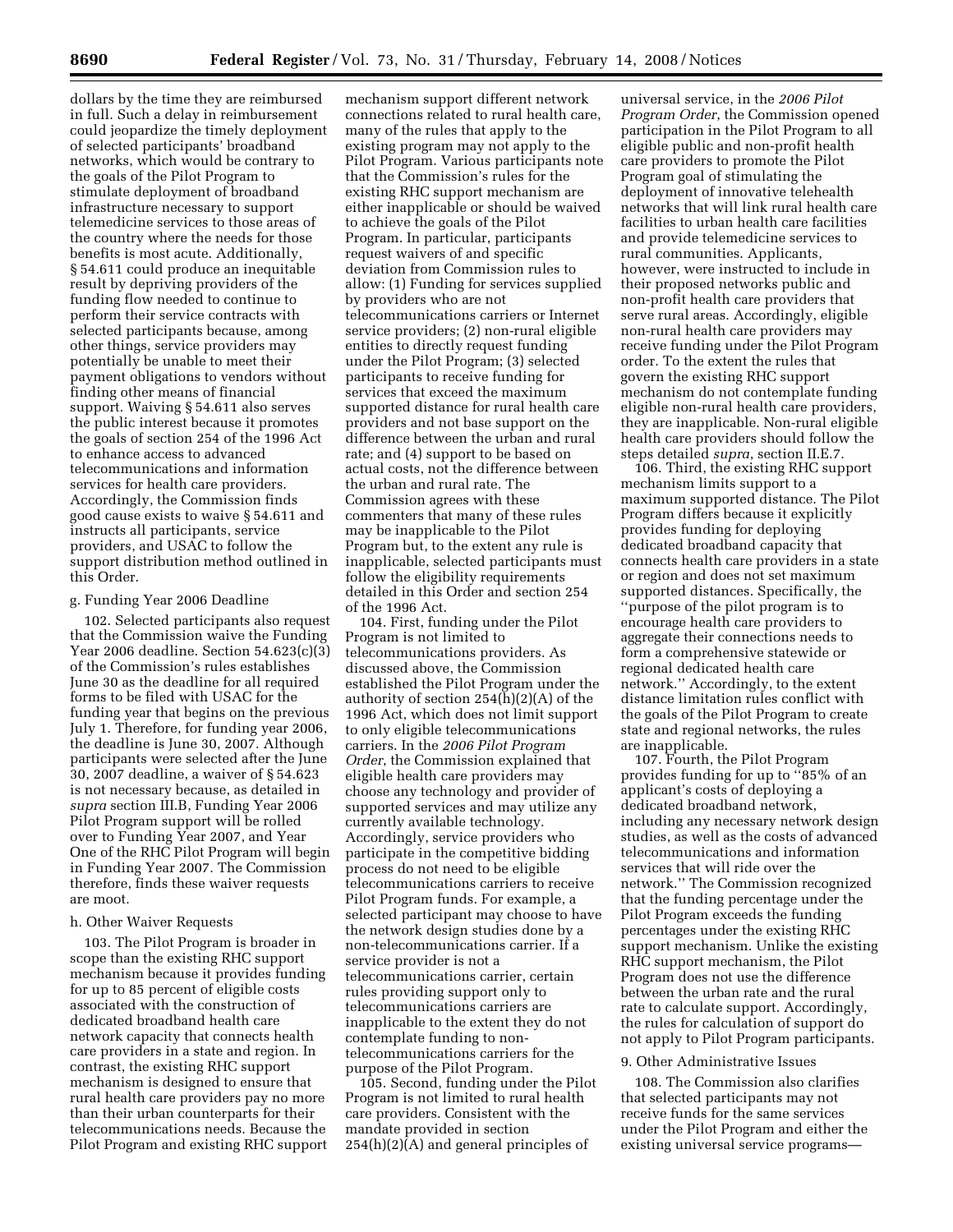which consist of the RHC support mechanism, the E-Rate program, the High-Cost program, and the Low Income program—or other federal programs, including, *e.g.*, federal grants, awards, or loans. For example, funds received by Pilot Program selected participants as part of their participation in the existing RHC support mechanism may not be used by selected participants to offset costs for the same services incurred as a result of participation in the Pilot Program. The Commission, the Wireline Competition Bureau (Bureau), and Office of Inspector General (OIG), maintain the authority to investigate and enforce program violations, including against selected participants who violate this prohibition, and to recover funds used for unauthorized purposes.

109. The Commission also seeks the timely and effective implementation of the three-year Pilot Program. To expedite implementation, and consistent with §§ 0.91 and 0.291 of the Commission's rules, the Commission delegates to the Bureau the authority to waive the relevant sections of subpart G of part 54 of the Commission's rules for selected participants to the extent they prove unreasonable or inconsistent with the sound and efficient administration of the Pilot Program. In instances where a selected participant, including a consortium, is unable to participate in the Pilot Program for the three-year term due to extenuating circumstances, a successor may be designated by the Bureau upon request.

#### **III. Oversight of the Pilot Program**

110. The Commission is committed to guarding against waste, fraud, and abuse, and ensuring that funds disbursed through the Pilot Program are used for appropriate purposes. In particular, the Commission intends to conduct audits of all selected participants and service providers and, if necessary, investigations of any selected participants and service providers to determine compliance of selected participants with the Pilot Program, Commission rules or orders, and section 254 of the 1996 Act. The beneficiary or service provider will be required to comply fully with the requirements of the audits including, but not limited to, providing full access to accounting systems and its reports, source documents, employees, contractors, and internal and external audit reports that are involved in whole or in part in the administration of this Pilot Program. This includes presenting personnel to testify, under oath, at a deposition if requested by of the Office of Inspector General. Such audits or

investigations may provide information showing that a beneficiary or service provider failed to comply with the 1996 Act or Commission rules, and thus may reveal instances in which Pilot Program awards were improperly distributed or used. The Commission also delegates authority to the Bureau to revoke funding awarded to any selected participant making unapproved material changes to the network design plan set forth in their initial Pilot Program application. The Commission reiterates that payment may be suspended if the project appears not to be consistent with the approved network plan. To the extent the Commission finds that funds were distributed and/or used improperly, the Commission will require USAC to recover such funds though its normal processes, including adjustment of support amounts by selected participants or service providers in other universal service programs from which they receive support. The Commission intends that funds disbursed in violation of a Commission rule that implements section 254 or a substantive program goal will be recovered. Sanctions, including enforcement action, are appropriate in cases of waste, fraud, and abuse, but not in cases of clerical or ministerial errors. If a selected participant or service provider fails to comply with Commission rules, orders, or mandatory filings, the Commission also has the authority to assess forfeitures for violations of Commission rules and orders. In addition, selected participants and service providers that willfully make false statements can be punished by fine or forfeiture under sections 502 and 503 of the Communications Act, or fine or imprisonment under Title 18 of the United States Code. Further, the Commission has found that ''debarment of applicants, service providers, consultants, or others who have defrauded the USF is necessary to protect the integrity of the universal service programs.'' Therefore, the Commission intends to suspend and debar parties from the Pilot Program who are convicted of or held civilly liable for the commission or attempted commission of fraud and similar offenses arising out of their participation in the Pilot Program or other universal service programs. The Commission emphasizes that the Commission retains the discretion to evaluate the uses of monies disbursed through the RHC Pilot Program and to determine on a case-by-case basis whether waste, fraud, or abuse of program funds occurred and whether

recovery is warranted. The Commission remains committed to ensuring the integrity of the program and will aggressively pursue instances of waste, fraud, and abuse under the Commission's procedures and in cooperation with law enforcement agencies. In doing so, the Commission intends to use any and all enforcement measures, including criminal and civil statutory remedies, available under law. The Commission will also monitor the use of awarded monies and develop rules and processes as necessary to ensure that funds are used in a manner consistent with the goals of the Pilot Program. Finally, the Commission reminds selected participants that nothing in this *Order* relieves them of their obligations to comply with other applicable federal laws and regulations.

#### **IV. Reporting Requirements**

111. Upon completion of the Pilot Program, the Commission intends to issue a report detailing the results of the program, its status, and recommended changes. In addition, the Commission intends to incorporate any information gathered as part of the Pilot Program in the record in any subsequent proceeding to reform the rural health care mechanism. To assist the Commission in this task, the Commission requires selected participants to submit to USAC and the Commission quarterly reports containing data listed in Appendix D of this *Order*. These data will serve as a guide for further Commission action by informing the Commission's understanding of cost-effectiveness and efficacy of the different state and regional networks funded. These data will also enable the Commission to ensure RHC program funds are being used in a manner consistent with section 254 of the 1996 Act, this *Order*, and the Commission's rules and orders. In particular, collection of this data is critical to the goal of preventing waste, fraud, and abuse by ensuring that funding is flowing through to its intended purpose. Also, we note that selected participants will be subject to audit oversight as discussed and, as such, the Commission will evaluate the allocation methods selected by selected participants in the course of its audit activities to ensure program integrity and to ensure that providers are complying with the program's certification requirements. The certification requirements for rural health care providers are set forth at 47 CFR 54.615(c).

112. The first quarterly report shall be due after two full quarters have passed following the effective date of this *Order*  and shall include responsive data from